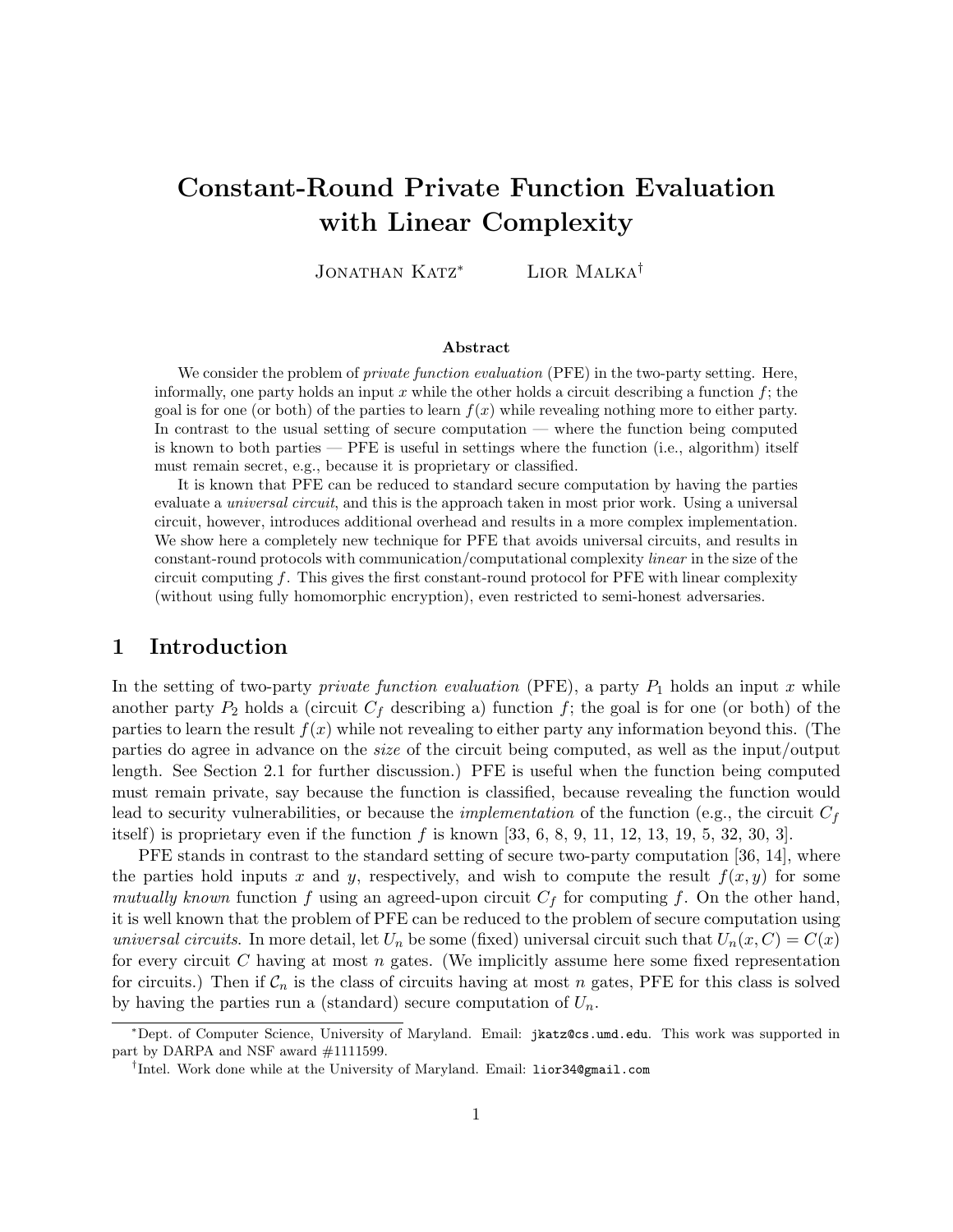There are, however, drawbacks to using universal circuits to implement PFE. First is the resulting complexity: although PFE using universal circuits has been implemented [34], it is fair to say that it is more challenging, tedious, and error-prone to write code involving universal circuits than it is to implement secure computation "directly" using Yao's garbled circuit approach (as done, e.g., in [26, 25, 31, 16, 17]). Using universal circuits also impacts efficiency. Valiant [35] showed a construction of a universal circuit achieving (optimal)  $|U_n| = O(n \log n)$ ; the construction is complex, however, and the constant terms (as well as the low-order terms) are significant. Kolesnikov and Schneider [22, 34] gave a simpler construction of universal circuits: they obtain the worse asymptotic bound  $|U_n| = O(n \log^2 n)$ , but their techniques are claimed to yield smaller universal circuits than Valiant's construction for "reasonable" values of n. (The exact improvement depends also on the number of inputs and outputs. We refer the reader to their work for a detailed comparison.) Even so, as secure two-party computation is used for ever-larger circuits (secure computation of circuits with up to 1 billion gates has been reported [17]), the overhead introduced by universal circuits becomes prohibitive. Indeed, the implementation of PFE by Kolesnikov and Schneider [22, 34] can handle circuits of only a few thousand gates [30].

Another approach to PFE is given by Abadi and Feigenbaum [1]. They show a PFE protocol with computational/communication complexity  $O(n)$  but using  $O(d)$  rounds, where d is (an upper bound on) the depth of the circuit being computed.

### 1.1 Contributions of our Work

We show the first *constant-round* PFE protocols with *linear* complexity, without relying on fully homomorphic public-key encryption.<sup>1</sup> We begin by showing a protocol in the semi-honest setting; this illustrates our core techniques and represents what we consider to be our main contribution. (Semi-honest security was the focus of all prior work on PFE [33, 6, 8, 9, 11, 12, 13, 19, 5, 32, 30, 3].) Zero-knowledge proofs can be used in the standard way [15] to obtain security against malicious parties, still in constant rounds and with linear complexity; however, the resulting protocol is unlikely in practice to out-perform secure computation of universal circuits using efficient protocols for the malicious setting  $(e.g., [23])$ . We sketch a more efficient construction for achieving security against a malicious  $P_1$ .

Our protocols rely on (singly) homomorphic public-key encryption and symmetric-key encryption secure against linear related-key attacks; see Definition 3. The former can be instantiated using various standard cryptosystems (e.g., [10, 29]); the latter can be instantiated in the random oracle model, or in a provable sense [2] based on the decisional Diffie-Hellman assumption.

In addition to the theoretical improvement, we believe our approach will yield better performance in practice for PFE of large circuits and/or in certain settings. Specifically, although our protocol uses  $O(n)$  public-key operations — in contrast to universal-circuit-based approaches that would use  $O(n \log n)$  or  $O(n \log^2 n)$  symmetric-key operations<sup>2</sup> — the protocol has linear communication complexity, making it advantageous when network communication is expensive. Moreover, there are several ways our protocol can be improved (e.g., using elliptic-curve cryptography with fast algorithms for multiple fixed-base exponentiations) to reduce its computational cost.

<sup>&</sup>lt;sup>1</sup>It is easy to construct constant-round, linear-complexity PFE from fully homomorphic encryption. But it is of theoretical interest to reduce the assumptions used, and of practical importance to avoid the overhead of fully homomorphic encryption.

<sup>2</sup>This does not account for any oblivious transfers performed in the universal-circuit-based approaches. However the number of oblivious transfers scales linearly in the input length, not the circuit size.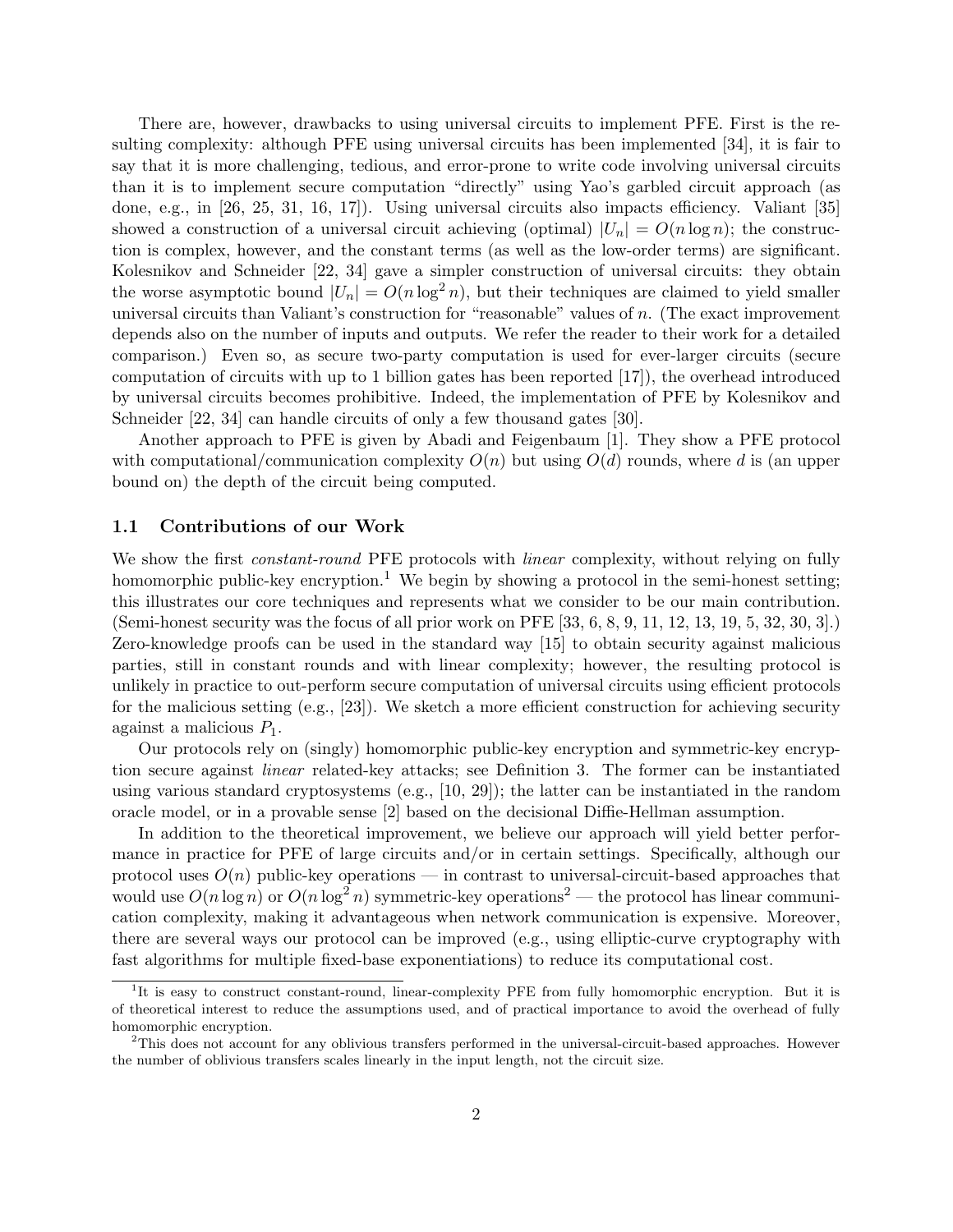### 1.2 Overview of our Techniques

Our main technical contribution, as noted above, is our idea for achieving PFE with linear complexity in the semi-honest setting; we describe this here. Our description is fairly detailed and we will refer to it in the formal description of our protocol later; it should also be possible to skim this section so as to obtain the main ideas. Our approach adapts Yao's garbled-circuit technique. At a very high level, our idea is to have  $P_1$  generate a sequence of gates;  $P_2$  then connects these gates together, using (singly) homomorphic encryption, in a manner that is oblivious to  $P_1$ , while still enabling  $P_1$  to prepare a garbled circuit corresponding to the circuit  $C_f$  held by  $P_2$ . This idea of having one party connect gates of the circuit together is vaguely reminiscent of the "soldering" approach taken in [28]; our setting, however, is different than theirs (in [28] it was required that both parties know the circuit being computed), as is our implementation of the "soldering" step.

Say  $x \in \{0,1\}^{\ell}$ , and assume that f outputs a single bit and that  $C_f$  is known to contain exactly  $n$  nand gates. (Neither of these assumptions is necessary, but we avoid complications for now.) It will be useful to distinguish between *outgoing wires* and *ingoing wires* of a circuit. Outgoing wires include the  $\ell$  input wires of the circuit, along with the wire that exits each gate of the circuit; thus, in a circuit with  $\ell$  inputs and n gates there are exactly  $\ell + n$  outgoing wires. The ingoing wires are exactly the input wires to each gate of the circuit; thus, in a circuit with  $n$  two-input gates there are exactly  $2n$  ingoing wires. A circuit is defined by specifying the output wires, and by giving a correspondence between outgoing wires and ingoing wires; e.g., specifying that outgoing wire i (which may be an input wire or a wire exiting some gate) connects to ingoing wires j, k, and  $\ell$ . We stress that even though we speak of each internal gate as having only a single outgoing wire, we handle arbitrary fan-out since a single outgoing wire can be connected to several ingoing wires.

In our description below, we assume for concreteness that  $P_2$  learns the output  $f(x)$ . However, it is trivial to modify our protocol (with no additional cost) so that only  $P_1$  learns the output. See the remark at the end of this section.

The protocol begins by having  $P_1$  generate and send a public key pk for a (singly) homomorphic encryption scheme Enc. Similar to Yao's garbled-circuit technique,  $P_1$  then chooses  $\ell + n$  pairs of random keys that will be assigned to each of the outgoing wires. Let  $s_i^b$  denote the key corresponding to bit b on wire i. Then  $P_1$  sends

$$
\left[{\mathsf{Enc}}_{pk}(s^0_1),{\mathsf{Enc}}_{pk}(s^1_1)\right],\ldots,\left[{\mathsf{Enc}}_{pk}(s^0_{\ell+n}),{\mathsf{Enc}}_{pk}(s^1_{\ell+n})\right]
$$

to  $P_2$ . (It will become clear from what follows that  $P_1$  need not send the final encrypted pair  $\mathsf{Enc}_{pk}(s_{\ell+n}^0), \mathsf{Enc}_{pk}(s_{\ell+n}^1)].$  We include it above for clarity.)

 $P_2$ , in turn, *obliviously* defines keys for each of the 2n ingoing wires.  $P_2$  sorts the gates of  $C_f$ topologically, so that if the outgoing wire from some gate  $i$  connects to an ingoing wire of some gate j then  $i < j$ . This defines a natural enumeration of the outgoing wires in the circuit: outgoing wires numbered from 1 to  $\ell$  correspond to the input wires of the circuit, and outgoing wire  $\ell+i$  (for  $i \in \{1, \ldots, n\}$  corresponds to the wire exiting gate i. The output wire of the circuit corresponds to outgoing wire  $\ell + n$ . (Recall that here we assume f is boolean; in Section 3.1 we relax this.)

For each ingoing wire of the circuit,  $P_2$  does as follows. Say the ingoing wire of some gate i is connected to outgoing wire j. Then  $P_2$  chooses random  $a_i, b_i$  and defines the (encrypted) keys for this ingoing wire to be £ ¤

$$
[\mathsf{Enc}_{pk}(a_i \cdot s_j^0 + b_i), \ \mathsf{Enc}_{pk}(a_i \cdot s_j^1 + b_i)] ,
$$

where the above is computed using the homomorphic properties of the encryption scheme. (In the above, the ciphertexts are re-randomized in the usual way.) Two observations are in order: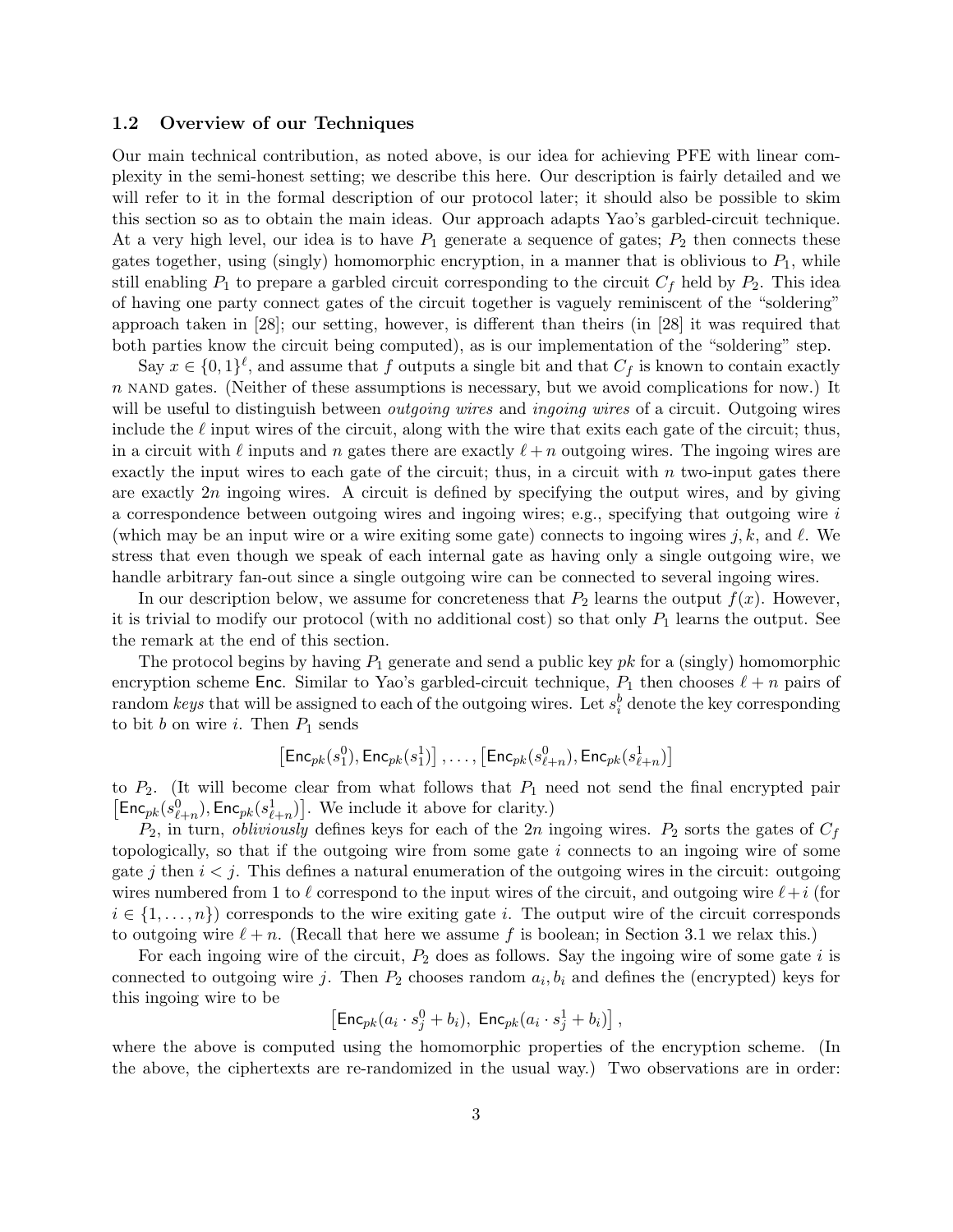first, the (unencrypted) keys  $(r^0, r^1) \stackrel{\text{def}}{=}$  $\overline{a}$  $a_i \cdot s_j^0 + b_i, \ a_i \cdot s_j^1 + b_i$ ´ are random and independent of j. Second, given  $s_j^b$  it is possible for  $P_2$  to compute  $r^b$  (using  $a_i, b_i$ ); without  $s_j^{1-b}$ , however,  $P_2$  learns no information about  $r^{1-b}$ . (Recall we are in the semi-honest setting, so  $a_i, b_i$  are chosen at random.)

Expanding upon the above, say gate  $i$  of the circuit has its left ingoing wire connected to outgoing wire j and right ingoing wire connected to outgoing wire  $k$ . (As always, the outgoing wire from this gate is numbered  $\ell + i$ .) Then  $P_2$  defines the encrypted "garbled gate"

$$
\texttt{encGG}_i = \left(\begin{array}{c}\left[\texttt{Enc}_{pk}(a_i\cdot s_j^0 + b_i), \ \texttt{Enc}_{pk}(a_i\cdot s_j^1 + b_i)\right] \\ \left[\texttt{Enc}_{pk}(a'_i\cdot s_k^0 + b'_i), \ \texttt{Enc}_{pk}(a'_i\cdot s_k^1 + b'_i)\right] \\ \left[\texttt{Enc}_{pk}(s_{\ell+i}^0), \ \texttt{Enc}_{pk}(s_{\ell+i}^1)\right] \end{array}\right),
$$

where  $a_i, b_i, a'_i, b'_i$  are chosen uniformly at random. Finally,  $P_2$  sends

$$
\mathsf{encGG}_1, \ldots, \mathsf{encGG}_n
$$

to  $P_1$ . (In fact  $P_2$  need not transmit the final pair  $\left[\mathsf{Enc}_{pk}(s_{\ell+i}^0), \ \mathsf{Enc}_{pk}(s_{\ell+i}^1),\ \mathsf{Enc}_{pk}(s_{\ell+i}^1),\ \mathsf{Enc}_{pk}(s_{\ell+i}^1),\ \mathsf{Enc}_{pk}(s_{\ell+i}^1),\ \mathsf{Enc}_{pk}(s_{\ell+i}^1),\ \mathsf{Enc}_{pk}(s_{\ell+i}^1),\ \mathsf{Enc}_{pk}(s_{\ell+i}^1),\ \mathsf{Enc}_{pk}(s_{\ell+i}^1$ ¤ of each encrypted garbled gate, since  $P_1$  already knows it. We include it above for clarity.)

Upon receiving this message,  $P_1$  decrypts each encGG to obtain, for each gate i, the three pairs of keys  $([L_i^0, L_i^1], [R_i^0, R_i^1], [s_{\ell+i}^0, s_{\ell+i}^1])$ . It then prepares a garbled version  $GG_i$  of this gate in the usual way: namely, it computes the four ciphertexts

$$
C'_{b,c} \leftarrow \mathsf{sEnc}_{L_i^b}\left(\mathsf{sEnc}_{R_i^c}\left(s_{\ell+i}^{\textsc{rand}(b,c)}\right)\right), \ \ b,c \in \{0,1\}
$$

(where sEnc denotes a symmetric-key encryption scheme), and sets  $GG_i$  to be the four ciphertexts  $C'_{0,0}, \ldots, C'_{1,1}$  in random permuted order.  $P_1$  sends  $GG_1, \ldots, GG_n$  to  $P_2$ . In addition,  $P_1$  sends ( $\cup_{0,0}$ , ...,  $\cup_{1,1}$ ) in random permuted order.  $r_1$  sends  $\cup_{1,1}$ , ...,  $\cup_{n}$  to  $r_2$ . In addition, r<br>the appropriate input-wire keys  $s_1^{x_1}, \ldots, s_\ell^{x_\ell}$ , as well as both output-wire keys  $(s_{\ell+n}^0, s_{\ell+n}^$ 

 $P_2$  now has enough information to compute the result, using a procedure analogous (but not identical) to what is done in a standard application of Yao's garbled-circuit methodology.  $P_2$  begins knowing a key  $s_i$  for each outgoing wire  $i \in \{1, \ldots, \ell\}$ . (Recall these are the input wires of the circuit that correspond to  $P_1$ 's input.) Inductively,  $P_2$  can compute a key for every outgoing wire as follows: Consider the  $(\ell + i)$ th outgoing wire exiting from gate i, where the left ingoing wire to this gate is connected to outgoing wire  $j < i$  and the right ingoing wire to this gate is connected to outgoing wire  $k < i$ . Assume  $P_2$  has already determined keys  $s_j, s_k$  for outgoing wires j, k, respectively.  $P_2$  computes keys  $L_i = a_i s_j + b_i$  and  $R_i = a'_i s_k + b'_i$  for the left and right *ingoing* wires to gate *i*. Then  $P_2$  tries to decrypt each of the four ciphertexts in  $GG_i$ . With overwhelming probability, only one of these decryptions will be successful; the result of this successful decryption defines the key  $s_{\ell+i}$  for outgoing wire  $\ell+i$ . Once  $P_2$  has determined key  $s_{\ell+n}$ , it can check whether defines the key  $s_{\ell+i}$  for outgoing wire  $\ell + i$ . Once  $F_2$  has determined key  $s_{\ell+n}$ , it can check<br>this corresponds to an output of '0' or '1' using the ordered pair  $(s_{\ell+n}^0, s_{\ell+n}^1)$  sent by  $P_1$ .

Further details, intuition for security of the above, proofs of security, and extensions to handle malicious behavior of  $P_1$  are described in the sections that follow. A more efficient variant of the above protocol is described in Section 3.2.

**Remark 1:** It is trivial to modify the above protocol, at no additional cost, so that only  $P_1$  learns the output (and  $P_2$  learns nothing): first, change round 3 so that  $P_1$  does not send the output-wire the output (and  $P_2$  learns nothing): first, change round 5 so that  $P_1$  does not send the output-wire<br>keys  $(s_{\ell+n}^0, s_{\ell+n}^1)$ . Then when  $P_2$  learns the final key  $s_{\ell+n}$  it simply sends this key back to  $P_1$ , who can then check whether it is equal to  $s_{\ell+n}^0$  or  $s_{\ell+n}^1$ .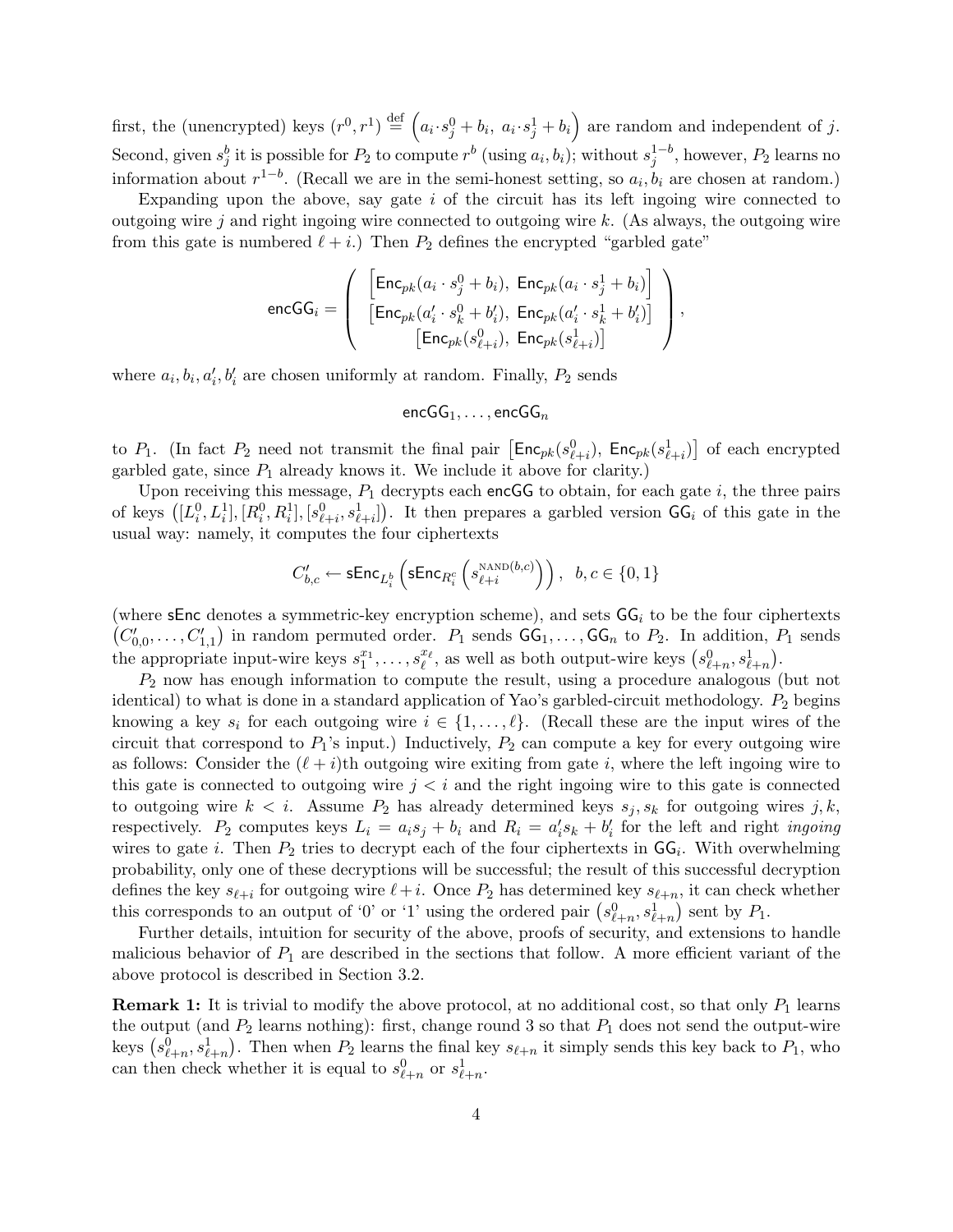### 1.3 Other Related Work

Several works have explored weaker variants of PFE. Paus et al. [30] consider semi-private function evaluation where the circuit *topology* (i.e., the connections between gates) is assumed to be known to both parties, but the boolean function computed by each gate can be hidden. Here we treat the more difficult case where everything about the circuit (except an upper bound on its size and the number of inputs/outputs) is hidden. Another direction has been to consider PFE for limited classes of functions: e.g., functions defined by low-depth circuits [33, 4], branching programs [19, 3], or polynomials [9, 27]. Here we handle functions defined by arbitrary (polynomial-size) circuits.

## 2 Definitions

We denote the security parameter by k. A distribution ensemble  $X = \{X(1^k, a)\}_{k \in \mathbb{N}, a \in \mathcal{D}}$  is an infinite sequence of random variables indexed by  $k \in \mathbb{N}$  and  $a \in \mathcal{D}$ , for  $\mathcal D$  some specified set. Ensembles  $X = \{X(1^k, a)\}_{k \in \mathbb{N}, a \in \mathcal{D}}$  and  $Y = \{Y(1^k, a)\}_{k \in \mathbb{N}, a \in \mathcal{D}}$  are computationally indistinguishable, denoted  $X \triangleq Y$ , if for every non-uniform polynomial-time algorithm D there exists a negligible function  $\mu(\cdot)$  such that for every k and every  $a \in \mathcal{D}$ 

$$
\left| \Pr[D(X(1^k, a)) = 1] - \Pr[D(Y(1^k, a)) = 1] \right| \le \mu(k).
$$

### 2.1 Private Function Evaluation

Our definitions of security are standard, but we include them here for completeness. For simplicity, we treat the case where  $P_1$  holds some value  $x \in \{0,1\}^{\ell}$  as input while  $P_2$  holds a circuit  $C_f$ computing some deterministic function f; the goal of the protocol is for  $P_2$  to learn  $f(x)$ . The definitions we provide here, as well as our protocols, extend rather easily to handle, e.g., additional input provided by  $P_2$  (this can simply be incorporated into the circuit  $C_f$ ), randomized functions f, or the case where  $P_1$  is to receive output (see Remark 1 at the end of Section 1.2).

The problem of PFE is meaningless in practice if  $P_2$  learns the output and f (resp.,  $C_f$ ) is allowed to be completely arbitrary: in that case  $P_2$  could take  $f(x) = x$  and learn  $P_1$ 's entire input! It is thus reasonable to impose some restrictions on  $C_f$ . The most general formulation is to assume that both parties fix some class C of circuits, and require that  $C_f \in \mathcal{C}$ ; in that case we refer to the problem as C-PFE. This encompasses both the case when  $P_1$  knows some partial information about f (as in [30]), as well as the case where  $C_f$  is restricted in some way (e.g., to have low depth). In this work, we assume only that  $P_1$  knows the input length  $\ell$ , and upper bounds on the output length m and the number of gates n (i.e., C contains only circuits satisfying those constraints). Note that if  $m \ll \ell$  then meaningful privacy of  $P_1$ 's input is maintained regardless of what circuit  $C_f \in \mathcal{C}$  is used by  $P_2$ .

There are two ways one could incorporate a security parameter into the definition of the problem. The usual way, which we find less natural in our setting, is to allow the sizes of the inputs to grow and to set the security parameter equal to the input  $size(s)$ . We prefer instead to treat the input domains (namely,  $\{0,1\}^{\ell}$  and some class of circuits C) as fixed, and to treat the security parameter k as an additional input.

A two-party protocol for  $C$ -PFE is a protocol running in polynomial time and satisfying the following correctness requirement: if party  $P_1$ , holding input  $1^k$  and x, and party  $P_2$ , holding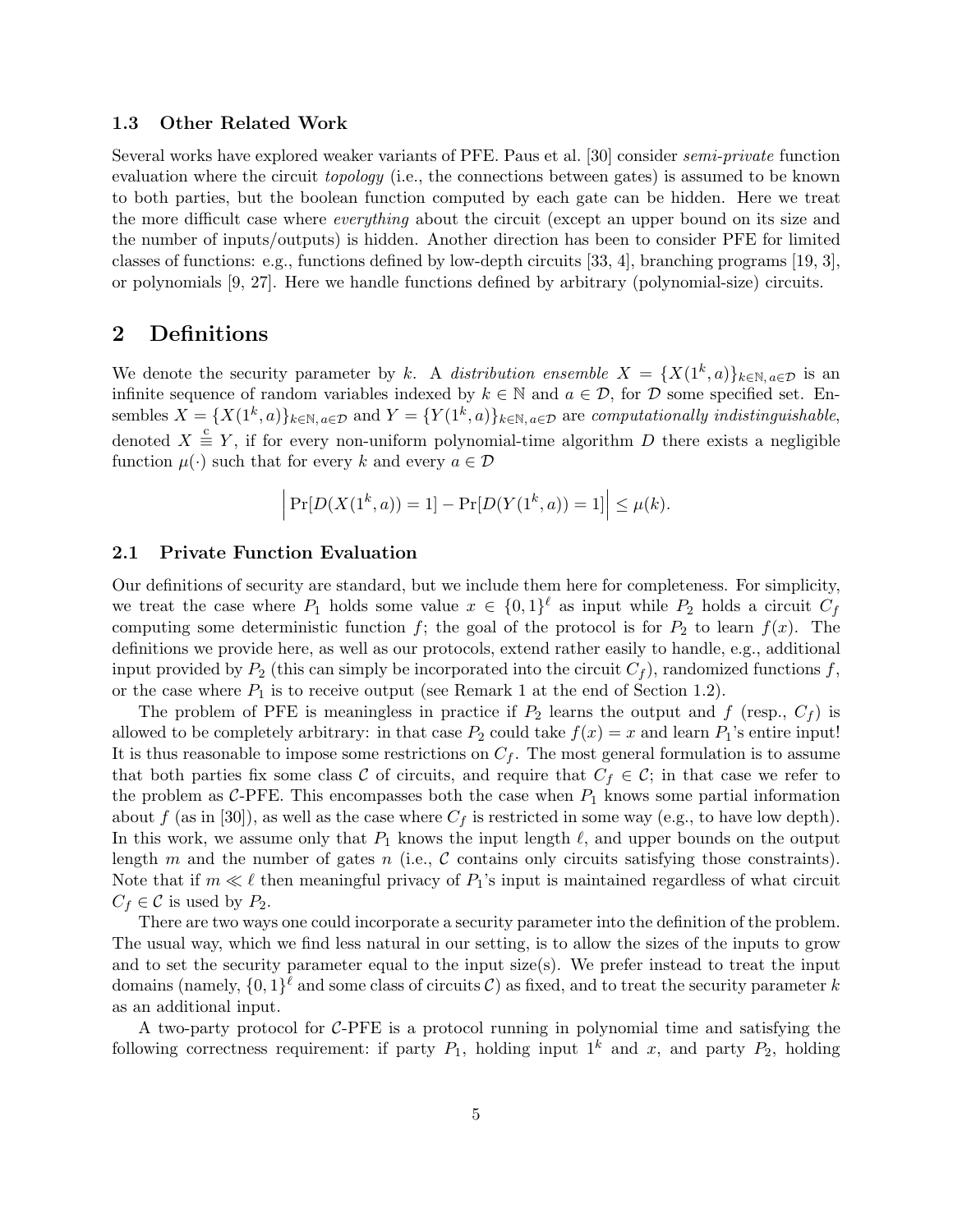input  $1^k$  and  $C_f \in \mathcal{C}$ , run the protocol honestly, then (except with probability negligible in k) the output of  $P_2$  is  $C_f(x)$ .

Security in the semi-honest case. In the semi-honest case we assume both parties follow the protocol honestly but may each try to learn some additional information from their (respective) view. Fix C and let  $\Pi$  be a protocol for C-PFE. The *view* of the *i*th party during an execution of  $\Pi$ when the parties begin holding inputs x and  $C_f$ , respectively, and security parameter  $1^k$  is denoted by VIEW<sup>II</sup> $(1^k, x, C_f)$ . The view of  $P_i$  contains  $P_i$ 's input and random tape, along with the sequence of messages received from the other party  $P_{3-i}$ .

When f is deterministic it suffices to consider the views of the parties in isolation without considering the joint distribution with the output [14, Sect. 7.2.2.1]. We thus have:

Definition 1 Protocol  $\Pi$  is a secure C-PFE protocol for semi-honest adversaries if there exist probabilistic polynomial-time simulators  $S_1, S_2$  such that

$$
\left\{ \mathcal{S}_1 \left( 1^k, x \right) \right\}_{k \in \mathbb{N}, x \in \{0, 1\}^\ell, C_f \in \mathcal{C}} \stackrel{\text{c}}{=} \left\{ \text{VIEW}_1^{\Pi} \left( 1^k, x, C_f \right) \right\}_{k \in \mathbb{N}, x \in \{0, 1\}^\ell, C_f \in \mathcal{C}}
$$
\n
$$
\left\{ \mathcal{S}_2 \left( 1^k, C_f, C_f(x) \right) \right\}_{k \in \mathbb{N}, x \in \{0, 1\}^\ell, C_f \in \mathcal{C}} \stackrel{\text{c}}{=} \left\{ \text{VIEW}_2^{\Pi} \left( 1^k, x, C_f \right) \right\}_{k \in \mathbb{N}, x \in \{0, 1\}^\ell, C_f \in \mathcal{C}}.
$$

Security against malicious behavior. We define security for a malicious adversary via the usual real/ideal framework [14]. We tailor our definition to the case of a malicious  $P_1$ ; the case of a malicious  $P_2$  is exactly analogous.

Let  $\Pi$  be a protocol for C-PFE, and let  $A$  be a non-uniform probabilistic polynomial-time machine corrupting  $P_1$  and holding auxiliary input z. We let  $VIEW_{\mathcal{A}(z)}^{\Pi}(1^k, x, C_f)$  be the random variable denoting the entire view of the adversary following an execution of Π with the indicated inputs, and let  $\text{OUT}_{\mathcal{A}(z)}^{\Pi}(1^k, x, C_f)$  be the random variable denoting the output of the honest party  $P_2$ after this execution. Set

$$
\text{REAL}_{\mathcal{A}(z)}^{\Pi}(1^k, x, C_f) \stackrel{\text{def}}{=} \left(\text{VIEW}_{\mathcal{A}(z)}^{\Pi}(1^k, x, C_f), \text{ OUT}_{\mathcal{A}(z)}^{\Pi}(1^k, x, C_f)\right).
$$

An ideal execution of C-PFE proceeds as follows:

- **Inputs:**  $P_1$  and  $P_2$  hold inputs  $x \in \{0,1\}^{\ell}$  and  $C_f \in \mathcal{C}$ , respectively; the adversary A (who corrupts  $P_1$ ) also has  $1^k$  and z as inputs.
- Send inputs to trusted party:  $P_2$  sends  $C_f$  to the trusted party. A sends a value  $x' \in \{0,1\}^{\ell}$ (if A sends nothing, or some  $x' \notin \{0,1\}^{\ell}$ , then some default input in  $\{0,1\}^{\ell}$  is used instead).
- **Trusted party sends outputs:** The trusted party computes  $C_f(x)$  and sends the result to  $P_2$ . The honest  $P_2$  outputs what it was sent by the trusted party, and A outputs an arbitrary (probabilistic polynomial-time computable) function of its view.

We let  $\text{VIEW}_{\mathcal{A}(z)}^{\text{PFE}}(1^k, x, C_f)$  denote the output of  $\mathcal{A}$ , and  $\text{OUT}_{\mathcal{A}(z)}^{\text{PFE}}(1^k, x, C_f)$  denote the output of  $P_2$ , following an execution in the ideal model as described above. Set

$$
\text{IDEAL}_{\mathcal{A}(z)}^{\text{PFE}}(1^k, x, C_f) \stackrel{\text{def}}{=} \left(\text{VIEW}_{\mathcal{A}(z)}^{\text{PFE}}(1^k, x, C_f), \text{ OUT}_{\mathcal{A}(z)}^{\text{PFE}}(1^k, x, C_f)\right).
$$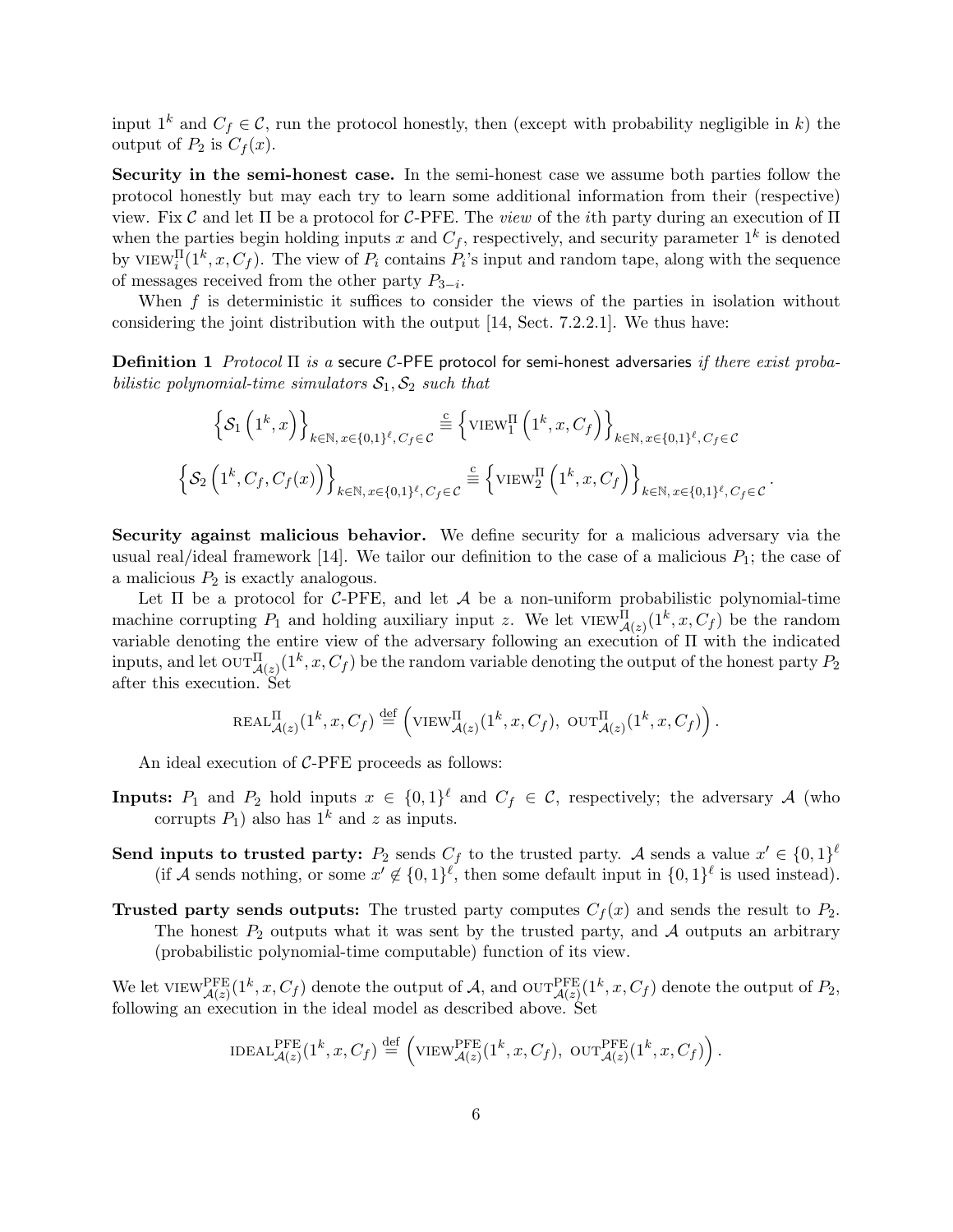**Definition 2** Protocol  $\Pi$  is a secure C-PFE protocol for a malicious  $P_1$  if it is a secure C-PFE protocol for semi-honest adversaries and if, in addition, for every non-uniform probabilistic polynomial-time adversary A corrupting  $P_1$  in the real model there exists a non-uniform probabilistic polynomial-time adversary  $S$  in the ideal model such that

$$
\left\{\mathrm{IDEAL}_{\mathcal{S}(z)}^{\mathrm{PFE}}(1^k,x,C_f)\right\}_{k\in\mathbb{N},x\in\{0,1\}^\ell,C_f\in\mathcal{C},z\in\{0,1\}^*}\stackrel{\text{c}}{=} \left\{\mathrm{REAL}_{\mathcal{A}(z)}^{\Pi}(1^k,x,C_f)\right\}_{k\in\mathbb{N},x\in\{0,1\}^\ell,C_f\in\mathcal{C},z\in\{0,1\}^*}.
$$

### 2.2 Tools

Our protocol uses a (singly) homomorphic public-key encryption scheme (Gen, Enc, Dec). The actual property we need is the ability to evaluate a pairwise-independent function on the plaintext space. If the plaintext space is a group  $\mathbb{G}$  of prime order p, written additively, this can be achieved by mapping  $a \in \mathbb{Z}_p$ ,  $b \in \mathbb{G}$ , and  $\mathsf{Enc}_{pk}(m)$  to a (random) encryption of  $\mathsf{Enc}_{pk}(am + b)$ . Thus, e.g., standard El Gamal encryption [10] can be used (though G in that case is sometimes written multiplicatively). In fact, the plaintext space is not required to have prime order, as we only require "almost" pairwise-independence. In particular, Paillier encryption [29] could also be used.

We also use a symmetric-key encryption scheme (sEnc, sDec) whose key space is viewed as a group  $\mathbb{G}(k)$  of order  $p = p(k)$  that is, for simplicity, the same as the plaintext space of the public-key encryption scheme being used. (In practice, this can be achieved for any desired  $\mathbb{G}$  by implementing encryption with key  $g \in \mathbb{G}$  using AES with key SHA-1(g), truncated to 128 bits.) We impose the same requirements on (sEnc, sDec) as in [24]: namely, that it have *elusive* and *efficiently verifiable* range. (These properties are easily satisfied.) In addition, we require (sEnc,sDec) to satisfy a weak form of related-key security where, roughly, encryption remains secure even when performed using linearly related keys (where the linear relations are chosen at random). That is:

**Definition 3** Encryption scheme (sEnc, sDec) is secure under linear related-key attacks if the following is negligible (in k) for all polynomials d and all PPT adversaries  $\mathcal{A}$ :

$$
\left|\Pr\left[\begin{array}{c} s \leftarrow \mathbb{G}(k); c \leftarrow \{0,1\}; \\ a_1, \ldots a_d \leftarrow \mathbb{Z}_{p(k)} \\ b_1, \ldots, b_d \leftarrow \mathbb{G}(k)\end{array}:\mathcal{A}^{\mathsf{sEnc}^c_{a_1s+b_1}(\cdot,\cdot),\ldots,\mathsf{sEnc}^c_{a_ds+b_d}(\cdot,\cdot)}(a_1, b_1, \ldots, a_d, b_d) = c\right] - \frac{1}{2}\right|,
$$

 $where \; {\sf sEnc}^c_s(m_0,m_1) \stackrel{\rm def}{=} {\sf sEnc}_s(m_c).$ 

We remark that a weaker definition (where  $\mathcal A$  queries each  $\mathsf{sEnc}_{a_i s+b_i}^c(\cdot, \cdot)$  only on two inputs, chosen nonadaptively) suffices for our proof. It is easy to construct an encryption scheme satisfying the above definition using a (non-programmable) random oracle, and it would be surprising if standard encryption schemes based on AES could be shown not to satisfy the above definition. Moreover, recent work of Applebaum et al. [2] can be used to construct a scheme satisfying the above definition in a provable sense, based on the decisional Diffie-Hellman assumption.

# 3 A C-PFE Protocol for Semi-Honest Adversaries

### 3.1 Description of the Protocol

We now formally define our  $C$ -PFE protocol for semi-honest adversaries. In our description here, we assume the reader is familiar with the protocol overview provided in Section 1.2.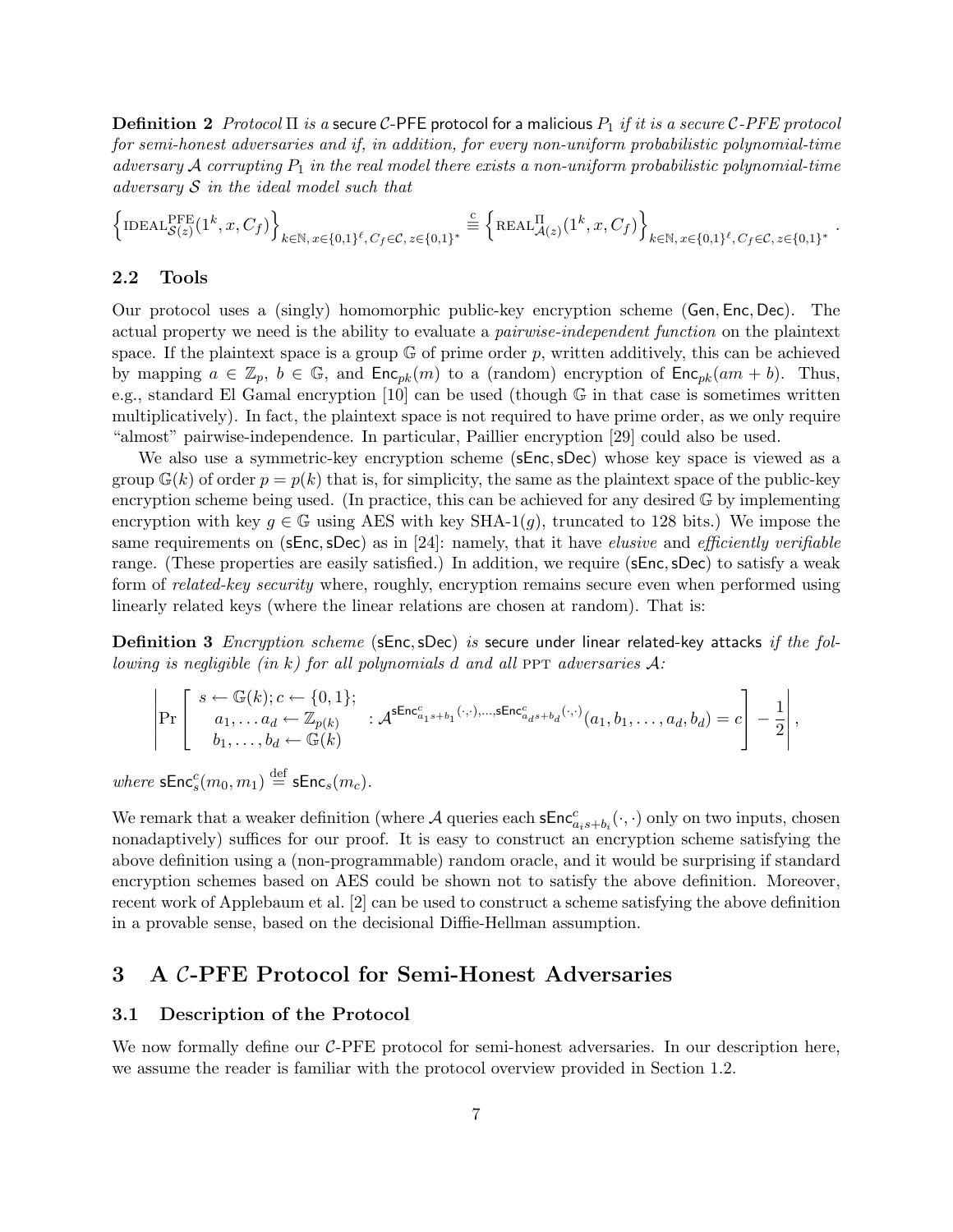We assume that all circuits in  $\mathcal C$  are composed solely of NAND gates. This is for simplicity only, and our protocol can be easily modified to handle circuits over an arbitrary basis of 2-to-1 gates with only a small impact on the efficiency. Let n be an upper bound on the size of any circuit in  $\mathcal{C}$ , and let  $m$  be an upper bound on the number of outputs. By adjusting  $n$  appropriately, we may assume that every circuit in C has exactly m outputs  $(P_2 \text{ can always add "dummy" outputs that})$ are fixed to some constant); that the output wires of the circuit do not connect to any other gates (this can be achieved by adding at most m gates to the circuit); and that every circuit in  $\mathcal C$  contains exactly n gates ( $P_2$  can add "dummy" gates whose output wires are connected to nothing). We make all these assumptions in what follows. We also assume that  $P_2$  learns the output; however, it is trivial to modify the protocol so that  $P_1$  learns the output; see Remark 1 in Section 1.2.

Recall from Section 1.2 that we distinguish between *outgoing wires* and *ingoing wires* of  $C_f$ . (Recall also that although each gate has only a single outgoing wire, we handle circuits with arbitrary fan-out since a single outgoing wire can be connected to several ingoing wires.) As in Section 1.2, party  $P_2$  sorts the gates of  $C_f$  topologically and this defines an enumeration of the  $N \stackrel{\text{def}}{=} \ell + n$  outgoing wires. The outgoing wires numbered from 1 to  $\ell$  correspond to the  $\ell$  input wires of the circuit, and outgoing wire  $\ell+i$  (for  $i \in \{1, \ldots, n\}$ ) corresponds to the output wire from gate i. The output wires of the circuit correspond to the m outgoing wires  $N - m + 1, \ldots, N$ .

It will be useful to define some notation before we describe the protocol. We define an algorithm encYao that prepares garbled gates as in Yao's protocol: encYao takes as input three pairs of keys and outputs four ciphertexts, and is defined as

$$
\mathsf{encYao}\left([L^0,L^1],[R^0,R^1],[s^0,s^1]\right) \stackrel{\mathrm{def}}{=} \left\{ \mathsf{sEnc}_{L^b}\left(\mathsf{sEnc}_{R^c}\left(s^{\textup{NAND}(b,c)}\right)\right) \right\}_{b,c \in \{0,1\}},
$$

where the four ciphertexts are in random permuted order. We analogously define an algorithm decYao that takes as input two keys (for each of two ingoing wires) and a garbled gate, and outputs a key for the outgoing wire; this algorithm, given keys L, R and four ciphertexts  $\{C'_0, C'_1, C'_2, C'_3\}$ , computes  $\mathsf{sDec}_L(\mathsf{sDec}_R(C'_i))$  for all i and outputs the unique non- $\perp$  value that is obtained. (If more than one non- $\perp$  value results, this algorithm outputs  $\perp$ .)

Our protocol is described in Figure 1. It is not difficult to see that correctness holds with all but negligible probability, via an argument similar to the one in [24].

In our description of the protocol we have aimed for clarity rather than efficiency, and several In our description of the protocol we have almed for clarity rather than emclency, and several<br>improvements are possible. For one,  $P_2$  need not include  $\left[ \text{Enc}_{pk}(s_{\ell+i}^0), \text{Enc}_{pk}(s_{\ell+i}^1) \right]$  as part of encGG<sub>i</sub> since  $P_1$  already knows these values. Furthermore,  $P_1$  need not send the encrypted values  $\mathsf{Enc}_{pk}(s_{N-m+1}^0), \mathsf{Enc}_{pk}(s_{N-m+1}^1)], \ldots, [\mathsf{Enc}_{pk}(s_N^0), \mathsf{Enc}_{pk}(s_N^1)]$  in round 1 (since these outgoing wires do not connect to any ingoing wires). Moreover,  $P_1$  can simply set  $s_{N-m+1}^0 = \cdots = s_N^0 = 0$ and  $s_{N-m+1}^1 = \cdots = s_N^1 = 1$  (and then there is no need to send the output-wires message in the third round); that is, for the gates whose outgoing wires are the output of the circuit,  $P_1$  can encrypt the wire value itself rather than encrypting a key that encodes the wire value.

Security against a semi-honest  $P_1$  is easy to see. In fact, security in that case holds in a *statistical* sense. Indeed, with all but negligible probability it holds that  $s_i^0 \neq s_i^1$  for all  $i \in \{1, \ldots, N\}$ . Assuming this to be the case, the top two rows of each encGG<sub>i</sub> sent by  $P_2$  to  $P_1$  in round 2 consist only of (random) encryptions of the four independent, uniform values

$$
a_i \cdot s_j^0 + b_i
$$
,  $a_i \cdot s_j^1 + b_i$ ,  $a'_i \cdot s_k^0 + b'_i$ ,  $a'_i \cdot s_k^1 + b'_i$ .

In particular, these values are independent of the interconnections between gates of  $C_f$ , and thus the view of  $P_1$  is independent of the circuit held by  $P_2$ .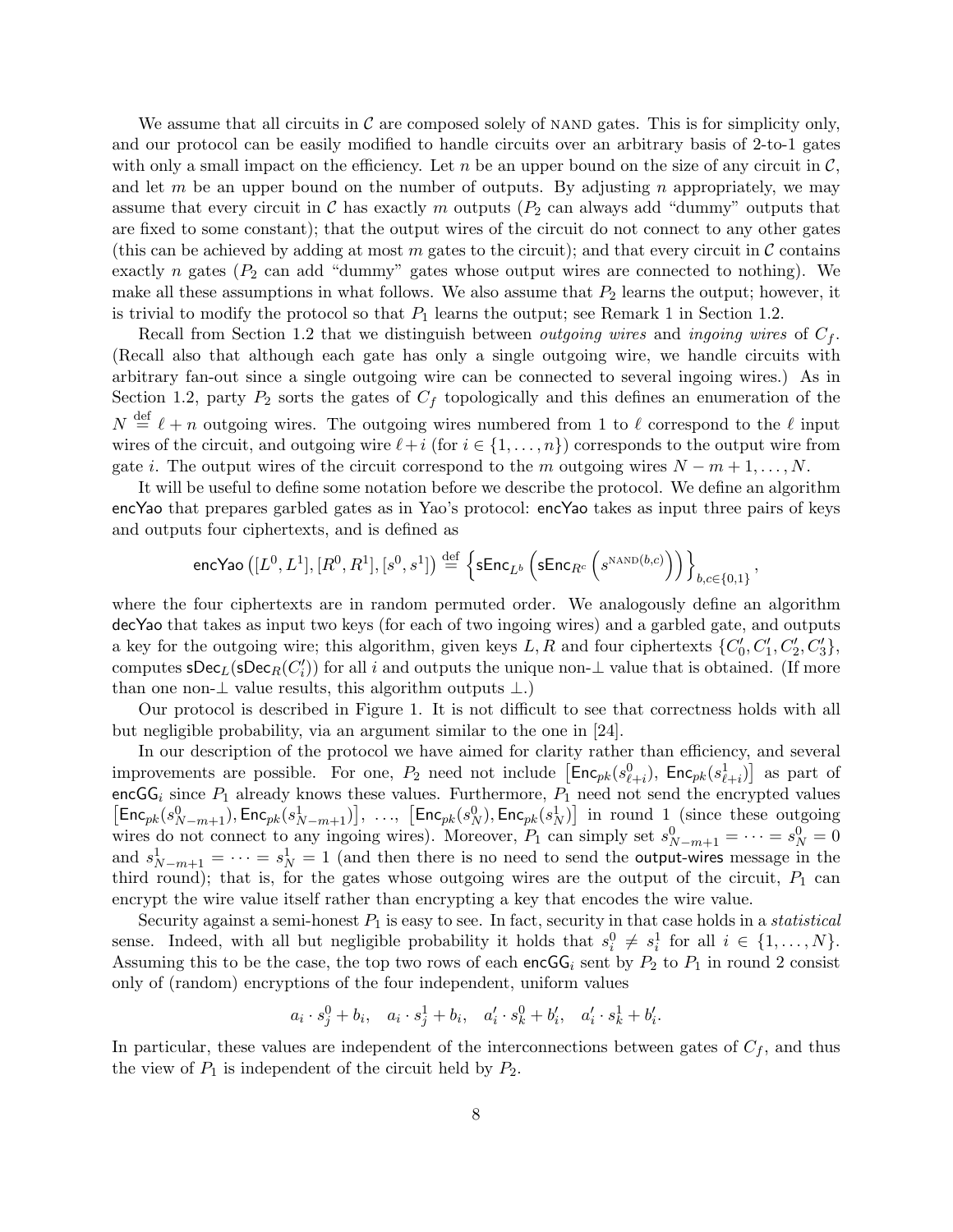**Inputs:** The security parameter is k. The input of  $P_1$  is a value  $x \in \{0,1\}^{\ell}$ , and the input of  $P_2$  is a circuit  $C_f$  with  $\ell, n, m$  as described in the text.

**Round 1**  $P_1$  computes  $(pk, sk) \leftarrow$  Gen(1<sup>k</sup>) and sends pk to  $P_2$ . In addition,  $P_1$  chooses  $N = \ell + n$ pairs of random keys  $s_i^0, s_i^1$  for  $i \in \{1, ..., N\}$ . It then sends to  $P_2$  the ciphertexts

$$
\left[{\mathsf{Enc}}_{pk}(s_1^0), {\mathsf{Enc}}_{pk}(s_1^1)\right], \ldots, \left[{\mathsf{Enc}}_{pk}(s_N^0), {\mathsf{Enc}}_{pk}(s_N^1)\right].
$$

**Round 2** For each gate  $i \in \{1, \ldots, n\}$  of  $C_f$ , with left ingoing wire connected to outgoing wire j, right ingoing wire connected to outgoing wire k, and outgoing wire  $\ell + i$ , party  $P_2$  chooses  $a_i, b_i, a'_i, b'_i$  uniformly (from the appropriate domains) and computes

$$
\texttt{encGG}_i = \left(\begin{array}{c} \left[\mathsf{Enc}_{pk}(a_i \cdot s_j^0 + b_i), \ \mathsf{Enc}_{pk}(a_i \cdot s_j^1 + b_i)\right] \\ \left[\mathsf{Enc}_{pk}(a'_i \cdot s_k^0 + b'_i), \ \mathsf{Enc}_{pk}(a'_i \cdot s_k^1 + b'_i)\right] \\ \left[\mathsf{Enc}_{pk}(s_{\ell+i}^0), \ \mathsf{Enc}_{pk}(s_{\ell+i}^1)\right] \end{array}\right)
$$

using the homomorphic properties of Enc. (In the above, each ciphertext is re-randomized in the usual way.) Then  $P_2$  sends encGG<sub>1</sub>, ..., encGG<sub>n</sub> to  $P_1$ .

Round 3 For  $i \in \{1, ..., n\}$ , party  $P_1$  decrypts encGG<sub>i</sub> using sk to obtain the three pairs of keys  $\text{keys}_i \stackrel{\text{def}}{=}$  (  $[L_i^0, L_i^1], [R_i^0, R_i^1], [s_{\ell+i}^0, s_{\ell+i}^1]$  $\frac{J}{\sqrt{2}}$ . It then computes  $GG_i$  ← encYao(keys<sub>i</sub>), and sends  $GG_1, \ldots, GG_n$  to  $P_2$ . Finally,  $P_1$  sends

> input-wires:  $s_1^{x_1}, \ldots, s_\ell^{x_\ell}$  and output-wires: ¡  $s_{N-m+1}^0, s_{N-m+1}^1), \ldots, \left(s_N^0, s_N^1\right)$ ¢ .

Output determination Say  $P_1$  sent input-wires:  $s_1, \ldots, s_\ell$  to  $P_2$  in the previous round. Then for all  $i \in {\ell + 1, \ldots, \ell + n}$ , party  $P_2$  does: If the left ingoing wire of gate i is connected to outgoing wire  $j < i$  and the right ingoing wire of gate i is connected to outgoing wire  $k < i$ , then (1) compute  $L_i = a_i s_j + b_i$  and  $R_i = a'_i s_k + b'_i$ , and then (2) set  $s_i = \text{decYao}(L_i, R_i, \text{GG}_i)$ .

Once  $P_2$  has computed  $s_1, \ldots, s_{\ell+n}$ , it sets the jth output bit  $o_j$  (for  $j \in \{N-m+1, \ldots, N\}$ ) to be the (unique) bit for which  $s_j = s_j^{o_j}$ .

Figure 1: A C-PFE protocol for semi-honest adversaries.

Security against a semi-honest  $P_2$  holds *computationally*, assuming semantic security of the homomorphic encryption scheme and security against linear related-key attacks for the symmetrickey encryption scheme. Roughly, the initial encryptions sent to  $P_2$  in round 1 do not reveal anything about the values  $s_i^0, s_i^1$  that  $P_1$  assigns to each outgoing wire in the circuit. Thus, the information sent to  $P_2$  in round 3 is essentially equivalent to the information sent to  $P_2$  in a standard application of Yao's garbled-circuit methodology, with the only difference being that here ingoing wires and outgoing wires have different keys, and  $P_2$  must compute a key  $L_i$  on some ingoing wire by "translating" one of the keys  $s_i$  on the outgoing wire connected to that ingoing wire.

Theorem 4 Assume the homomorphic encryption scheme used is semantically secure, and the symmetric-key encryption scheme used is secure against linear related-key attacks (as in Definition 3) and has elusive and efficiently verifiable range. Then the protocol of Figure 1 is a secure C-PFE protocol for semi-honest adversaries.

**Proof:** We start by proving security for a semi-honest  $P_1$ , which is the easier case. The simulator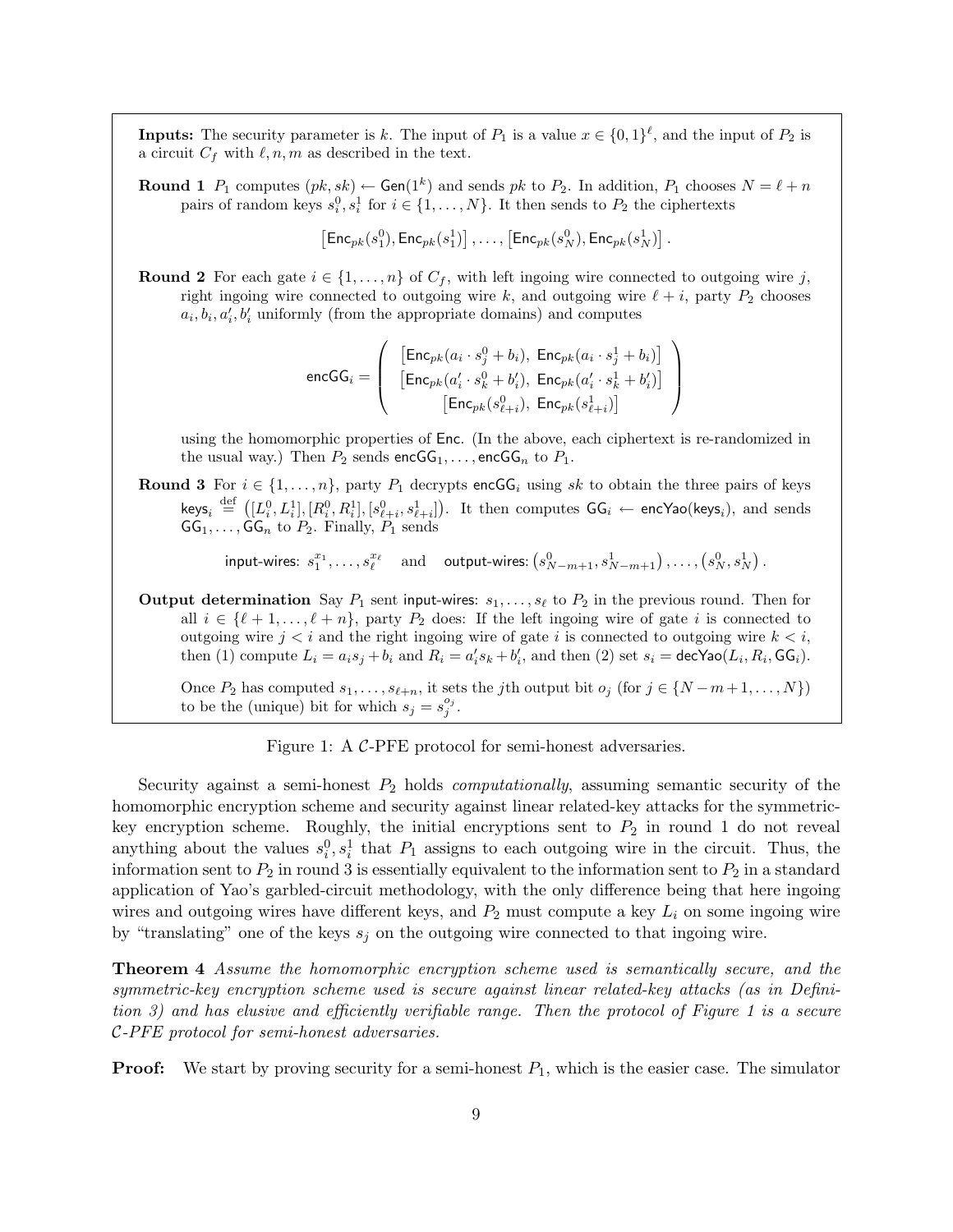$S_1$  in this case chooses a uniform random tape for  $P_1$ ; this defines  $pk, sk$ , and values  $\{s_i^0, s_i^1\}_{i=1}^N$ . If there exists an i for which  $s_i^0 = s_i^1$  then the simulator aborts. Otherwise, for  $i = 1$  to n the simulator chooses random values  $r_0, r_1, r_2, r_3$  and computes

$$
\text{encGG}_i = \left( \begin{array}{c} [\text{Enc}_{pk}(r_0), \ \text{Enc}_{pk}(r_1)] \\ \text{[Enc}_{pk}(r_2), \ \text{Enc}_{pk}(r_3)] \\ \text{[Enc}_{pk}(s_{\ell+i}^0), \ \text{Enc}_{pk}(s_{\ell+i}^1)] \end{array} \right); \tag{1}
$$

it gives encGG<sub>1</sub>,..., encGG<sub>n</sub> to  $P_1$  as the 2nd-round message of  $P_2$ . This completes the simulation.

Note that the simulator aborts with only negligible probability. We claim that conditioned on the simulator's not aborting, the simulation is perfect. Indeed, when the simulator does not abort we have  $s_i^0 \neq s_i^1$  for all i. In a real execution of the protocol, each encrypted garbled gate would be computed by  $P_2$  as

$$
\text{encGG}_{i} = \left( \begin{array}{c} \left[ \text{Enc}_{pk}(a_{i} \cdot s_{j}^{0} + b_{i}), \ \text{Enc}_{pk}(a_{i} \cdot s_{j}^{1} + b_{i}) \right] \\ \left[ \text{Enc}_{pk}(a'_{i} \cdot s_{k}^{0} + b'_{i}), \ \text{Enc}_{pk}(a'_{i} \cdot s_{k}^{1} + b'_{i}) \right] \\ \left[ \text{Enc}_{pk}(s_{\ell+i}^{0}), \ \text{Enc}_{pk}(s_{\ell+i}^{1}) \right] \end{array} \right), \tag{2}
$$

where  $a_i, b_i, a'_i, b'_i$  are chosen uniformly at random and j, k depend on the specific circuit  $C_f$  held by P<sub>2</sub>. Pairwise independence of the mapping  $f_{a,b}(s) = as + b$ , along with distinctness of  $s_j^0, s_j^1$ and  $s_k^0, s_k^1$ , imply that the encrypted garbled gates computed as in (2) are distributed *identically* to encrypted garbled gates computed as in (1). Taking into account the negligible probability with which  $S_1$  aborts, we see that the output of  $S_1$  is statistically close to  $P_1$ 's view in a real execution.

We next describe a simulator  $\mathcal{S}_2$  who is to simulate the view of a semi-honest  $P_2$ . The simulator is given  $1^k$ ,  $C_f$ , and  $y = C_f(x)$ , and does as follows. First, it chooses a uniform random tape for  $P_2$ ; this defines  $a_i, b_i, a'_i, b'_i$  for  $i \in \{1, \ldots, n\}$ . The simulator runs  $\mathsf{Gen}(1^k)$  to obtain  $(pk, sk)$ , and then sets  $C_i^0, C_i^1 \leftarrow \mathsf{Enc}_{pk}(\mathbf{0})$  for  $i \in \{1, ..., N\}$ . (The **0** here denotes some "all-0 message" of the appropriate length in the underlying plaintext space. It does not really matter what plaintext is encrypted here, as long as its length matches the key length of the symmetric-key scheme.)  $S_2$ is encrypted nere, as long as its length matches the key length of the symmetric-key<br>gives pk and  $[C_1^0, C_1^1], \ldots, [C_N^0, C_N^1]$  to  $P_2$  as the first-round message of the protocol.

For the third-round message of the protocol,  $S_2$  must simulate a garbling of each gate in  $C_f$ . This is done similarly to the approach taken in [24], modifying their simulation appropriately for our setting. For each outgoing wire  $i \in \{1, ..., N\}$  in the circuit,  $S_2$  chooses two random keys  $s_i, s'_i$ . Then for each gate  $i \in \{1, \ldots, n\}$  the simulator does the following. Say the left ingoing wire of gate i is connected to outgoing wire j, and the right ingoing wire of gate i is connected to outgoing wire k. (As always, the outgoing wire from gate i is numbered  $(\ell + i)$ ) Then  $\mathcal{S}_2$  computes

$$
L_i = a_i s_j + b_i, \qquad L'_i = a_i s'_j + b_i, \qquad R_i = a'_i s_k + b'_i, \qquad R'_i = a'_i s'_k + b'_i,
$$
\n(3)

.

followed by

$$
\widetilde{\mathsf{GG}}_i \qquad \qquad (4)
$$
\n
$$
= \left\{ \mathsf{sEnc}_{L_i}(\mathsf{sEnc}_{R_i}(s_{\ell+i})), \ \mathsf{sEnc}_{L_i}(\mathsf{sEnc}_{R_i}(s_{\ell+i})), \ \mathsf{sEnc}_{L_i}(\mathsf{sEnc}_{R_i'}(s_{\ell+i})), \ \mathsf{sEnc}_{L_i'}(\mathsf{sEnc}_{R_i'}(s_{\ell+i})) \right\}.
$$

(The four ciphertexts are in random permuted order. Note that the same outgoing-wire key  $s_{\ell+i}$  is encrypted each time.)  $S_2$  gives  $\widetilde{\mathsf{GG}}_1, \ldots, \widetilde{\mathsf{GG}}_n$  to  $P_2$ . It also gives  $s_1, \ldots, s_\ell$  to  $P_2$  as the input-wire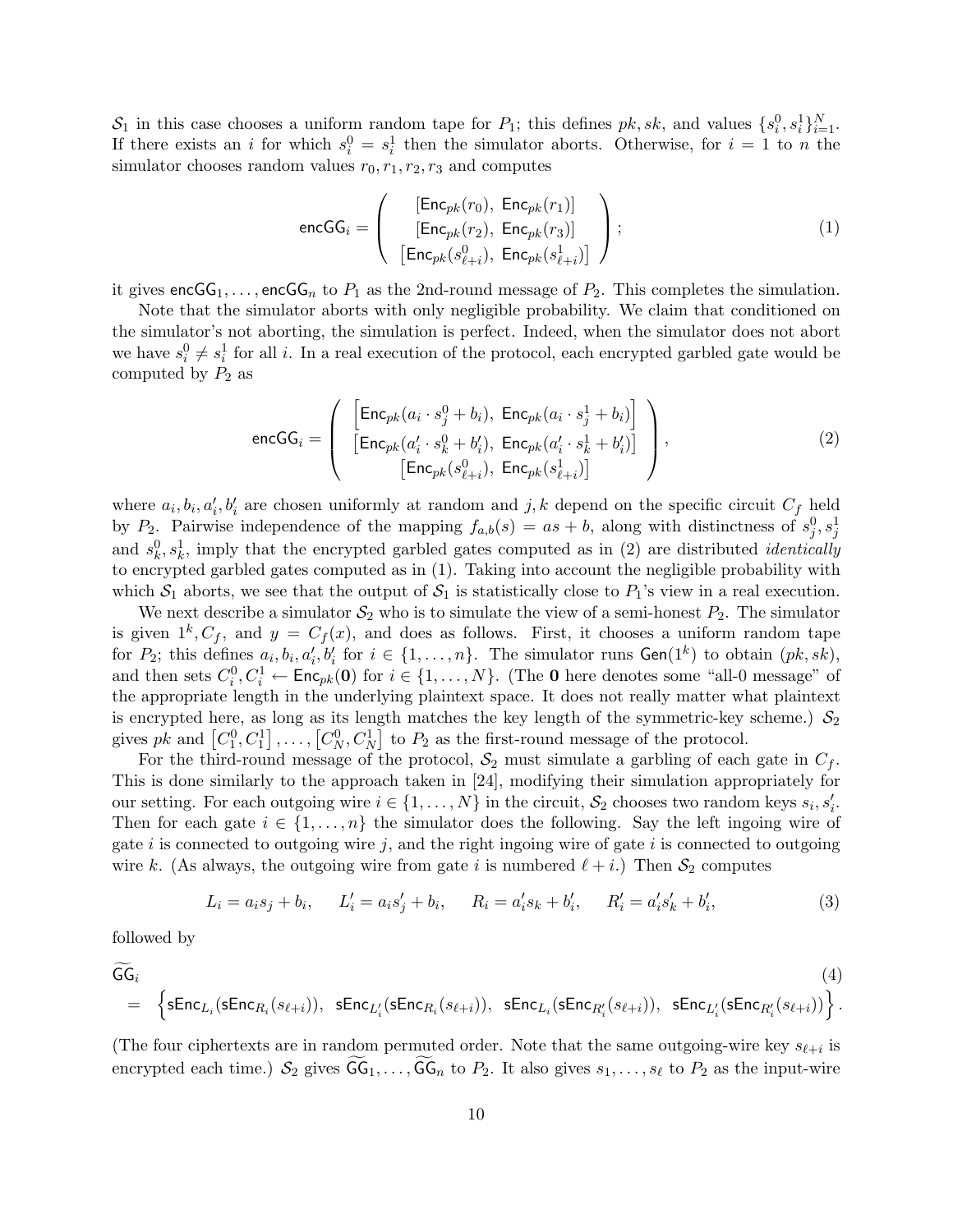keys. Finally, for  $i \in \{1, \ldots, m\}$  it gives  $(s_{N-m+i}, s'_{N-m+i})$  to  $P_2$  if  $y_i = 0$ , or  $(s'_{N-m+i}, s_{N-m+i})$  if  $y_i = 1$  as the output-wire keys. This completes the simulation.

The proof that the simulated view of  $P_2$  is computationally indistinguishable from the view of  $P_2$ in a real execution of the protocol is very similar, at least at a high level, to the proof given in [24]. Fix some x and  $C_f$  for the remainder of the discussion. Let H denote the distribution of  $P_2$ 's view in a real execution of the protocol on those inputs. Define a distribution  $H'$  as follows: in round 1, random values  $\{s_i^0, s_i^1\}_{i=1}^N$  are chosen as in the real protocol, but the ciphertexts sent in the first round are all encryptions of 0. The third-round message, however, is constructed honestly using the  $\{s_i^0, s_i^1\}_{i=1}^N$  chosen in round 1 along with the  $\{a_i, b_i, a'_i, b'_i\}_{i=1}^N$  values chosen by the honest  $P_2$ . That is, for each gate  $i$  whose left ingoing wire is connected to outgoing wire  $j$ , and whose right ingoing wire is connected to outgoing wire k, the keys  $L_i^0, L_i^1, R_i^0, R_i^1$  are computed as

$$
L_i^0 = a_i s_j^0 + b_i, \qquad L_i^1 = a_i s_j^1 + b_i, \qquad R_i^0 = a_i^{\prime} s_k^0 + b_i^{\prime}, \qquad R_i^1 = a_i^{\prime} s_k^1 + b_i^{\prime}, \tag{5}
$$

and then the garbled gate

$$
\mathsf{GG}_i \leftarrow \mathsf{encYao}\left([L_i^0,L_i^1],[R_i^0,R_i^1],[s_{\ell+i}^0,s_{\ell+i}^1]\right)
$$

is computed. The third-round message is  $GG_1, \ldots, GG_n$ , the input-wire keys  $s_1^{x_1}, \ldots, s_\ell^{x_\ell}$ , and the s computed. The third-round message is  $G_1, \ldots, G_n$ , the input-wire keys  $s_1^*, \ldots, s_\ell^*,$  and the output-wire keys  $(s_{N-m+1}^0, s_{N-m+1}^1), \ldots, (s_N^0, s_N^1)$ . It follows immediately from the semantic security of the public-key encryption scheme that  $H$  and  $H'$  are computationally indistinguishable.

Before continuing, we define a notion of active/inactive keys exactly as in [24]. Consider the (normal) evaluation of  $C_f(x)$ . If the value on a given wire i in this evaluation is the bit b, then we say the corresponding outgoing wire key  $s_i^b$  is active while  $s_i^{1-b}$  is *inactive*.

We now define a sequence of distributions  $H_0, \ldots, H_n$ . In each of these distributions random values  $\{s_i^0, s_i^1\}_{i=1}^N$  and  $\{a_i, b_i, a_i', b_i'\}_{i=1}^N$  are chosen as in  $H, H'$ , and the ciphertexts sent in the first round are all encryptions of **0** as in  $H'$ . In distribution  $H_i$ , the final  $n-i$  garbled gates are computed "normally", as in  $H$  and  $H'$ . (Recall the gates are sorted in topological order.) The first i garbled gates, however, are computed as in (4), but encrypting the active key on the relevant outgoing wire in each case; i.e., for gate  $j \in \{1, \ldots, i\}$  where key  $s_{\ell+j}^b$  is active, compute

$$
\widetilde{\mathsf{GG}}_j \hspace{10mm} (6) \\ = \left\{ \mathsf{sEnc}_{L^0_j}(\mathsf{sEnc}_{R^0_j}(s^b_{\ell+j})), \; \mathsf{sEnc}_{L^1_j}(\mathsf{sEnc}_{R^0_j}(s^b_{\ell+j})), \; \mathsf{sEnc}_{L^0_j}(\mathsf{sEnc}_{R^1_j}(s^b_{\ell+j})), \; \mathsf{sEnc}_{L^1_j}(\mathsf{sEnc}_{R^1_j}(s^b_{\ell+j})) \right\}. \hspace{10mm} (6)
$$

The third round message is thus  $\widetilde{\mathsf{GG}}_1,\ldots,\widetilde{\mathsf{GG}}_i,\mathsf{GG}_{i+1},\ldots,\mathsf{GG}_n$ , along with the input-wire keys and output-wire keys as in  $H, H'$ .

Note that  $H_0$  is identical to H'. Furthermore, as in [24], distribution  $H_n$  is identical to the simulated view output by  $S_2$ . Thus, the proof is complete once we show that  $H_{i-1}$  is computationally indistinguishable from  $H_i$  for all i. Computational indistinguishability of  $H_{i-1}$  and  $H_i$  follows roughly as in [24], except that in our case we need to rely on the security of the symmetric-key encryption scheme against linear related-key attacks. Details follow.

Fix some  $i^*$ , and say the left ingoing wire of gate  $i^*$  is connected to outgoing wire j, and the right ingoing wire of gate  $i^*$  is connected to outgoing wire j'. Furthermore, let d and d' denote the out-degree of wires j and j', respectively; i.e., d is the number of ingoing wires that are connected to outgoing wire  $j$ , and  $d'$  is the number of ingoing wires that are connected to outgoing wire j'. Consider an adversary A as in Definition 3, who is given two tuples  $(\hat{a}_1, \hat{b}_1, \ldots, \hat{a}_d, \hat{b}_d)$  and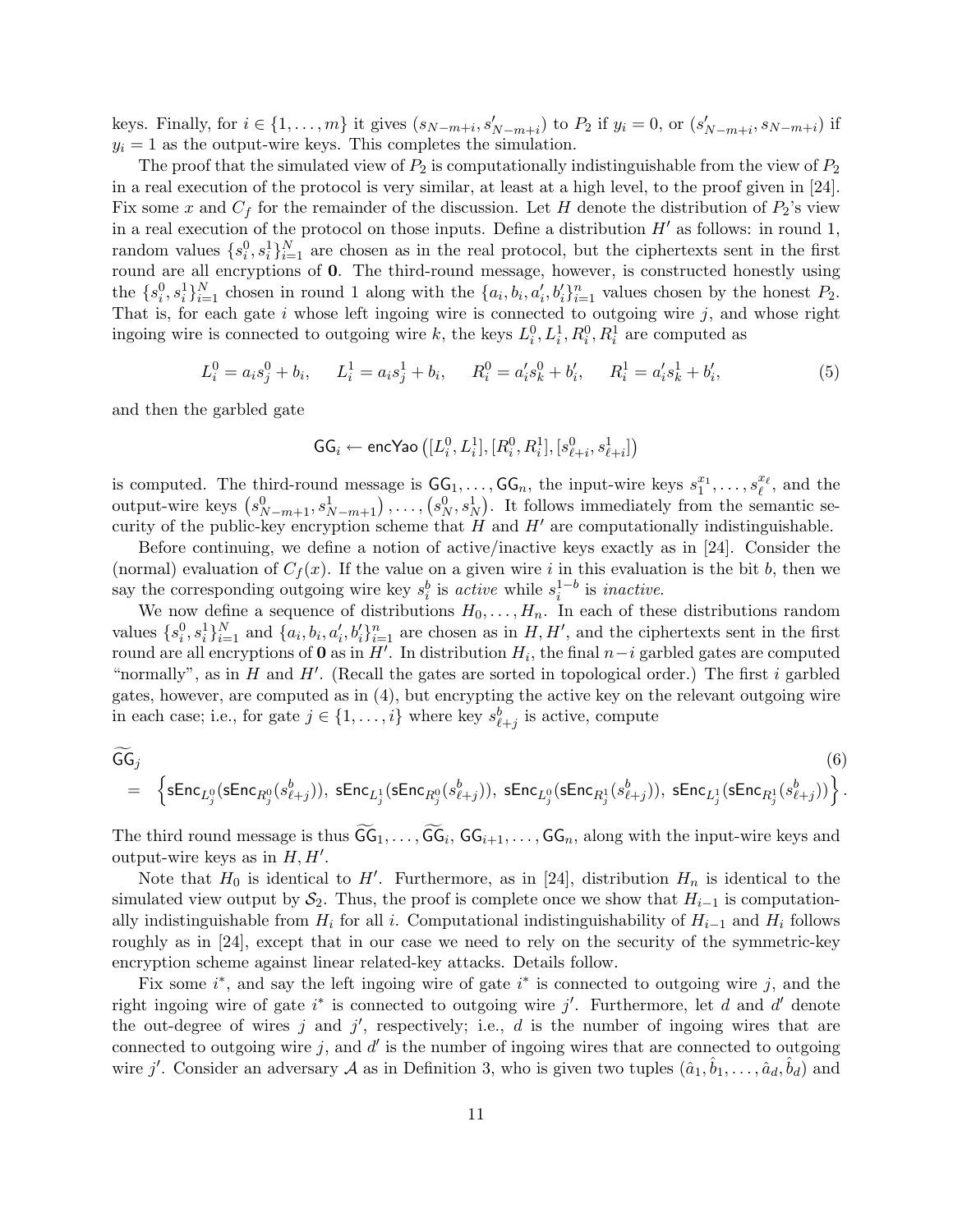$(\hat{a}'_1, \hat{b}'_1, \ldots, \hat{a}'_{d'}, \hat{b}'_{d'})$ , and access to two sets of oracles  $\{\textsf{sEnc}^c_{\hat{a}_i s + \hat{b}_i}(\cdot, \cdot)\}_{i=1}^d$  and  $\{\textsf{sEnc}^c_{\hat{a}'_i s' + \hat{b}'_i}(\cdot, \cdot)\}_{i=1}^d$ . (Definition 3 only deals with the case where a single  $s$  is chosen and  $\mathcal A$  is given access to a single set of linearly related oracles, but a standard hybrid argument shows that security against linear related-key attacks holds when two s's are chosen and  $\mathcal A$  is given access to two sets of linearly related oracles.) Intuitively, A will (implicitly) use s as the inactive key on outgoing wire j, and s' as the inactive key on outgoing wire j'; also, A will (implicitly) use  $\hat{a}_k, \hat{b}_k$  as the pairwise-independent hash for the kth ingoing wire to which outgoing wire j is connected, and will (implicitly) use  $\hat{a}'_k$ ,  $\hat{b}'_k$ as the pairwise-independent hash for the k<sup>th</sup> ingoing wire to which outgoing wire  $j'$  is connected. In this way A can generate a distribution that is identical to  $H_{i^*-1}$  when  $c = 0$ , and is identical to  $H_{i^*}$  when  $c = 1$ ; computational indistinguishability of  $H_{i^*-1}$  and  $H_{i^*}$  follows.

The details are straightforward, though tedious. Fixing some  $i^*$ , let j, j' and d, d' be as above. Let  $b, b'$  be such that  $s_j^{\overline{b}}$  and  $s_{j'}^{b'}$  $j'$  are the active keys on outgoing wires j and j', respectively. A begins by generating a first-round message consisting of ciphertexts that are all encryptions of 0. Next, A chooses random keys  $\{s_i^0, s_i^1\}$  for  $i \in \{1, ..., N\} \setminus \{j, j'\}$ , as well as random  $s_j^b$  and  $s_{j'}^{b'}$ b'<br>j' · Then, A generates and outputs a garbled gate for each gate g of the circuit, as described next.

Case 1:  $g \lt i^*$ . Here A constructs a garbled gate as in (6), encrypting only the active key on outgoing wire  $\ell + g$ . If both ingoing wires to g are connected to outgoing wires other than j or j', then A can easily compute the garbled gate by itself using the keys it knows. (Note in particular that this holds when g is the gate whose outgoing wire is j or j' itself, since  $A$  knows the active key on those wires. Recall that any such g must satisfy  $g < i^*$  by our assumption that the gates are topologically ordered.) Namely, A chooses random  $a_g, b_g, a'_g, b'_g$ , computes  $L_g^0, L_g^1, R_g^0, R_g^1$  as in (5), and computes  $GG_q$  as in (6).

When one of the ingoing wires to g is connected to j or j', however, A must use one of its oracles to generate the garbled gate. By way of example, say the left ingoing wire to  $g$  is connected to outgoing wire  $j$ , and that  $g$  is the kth gate to which outgoing wire  $j$  is connected  $(1 \leq k \leq d)$ . Then A computes  $R_g^0, R_g^1$  as before (it can do this since it knows both keys on the outgoing wire that is connected to the right ingoing wire of g), and computes  $L_g^b = \hat{a}_k s_j^b + \hat{b}_k$ . A does not explicitly compute  $L_g^{1-b}$ , but will instead define  $L_g^{1-b}$  implicitly using its access to oracle  $\mathsf{sEnc}^c_{\hat{a}_k s + \hat{b}_k}(\cdot, \cdot)$ . (This also implicitly defines  $s_j^{1-b} = s$ .) In detail, letting  $s^*$  denote the active key on the outgoing wire  $\ell + g$  from gate g, we have A compute  $C_1 \leftarrow \mathsf{sEnc}_{L^b_g}(\mathsf{sEnc}_{R^0_g}(s^*))$ and  $C_2 \leftarrow \mathsf{sEnc}_{L_g^b}(\mathsf{sEnc}_{R_g^1}(s^*))$ , followed by  $C'_3 \leftarrow \mathsf{sEnc}_{R_g^0}(s^*)$  and  $C'_4 \leftarrow \mathsf{sEnc}_{R_g^1}(s^*)$ . It then uses its oracle to compute  $C_3 \leftarrow \mathsf{sEnc}^c_{\hat{a}_k s + \hat{b}_k}(C'_3, C'_3)$  and  $C_4 \leftarrow \mathsf{sEnc}^c_{\hat{a}_k s + \hat{b}_k}(C'_4, C'_4)$ . Finally, it sets  $GG_g = \{C_1, C_2, C_3, C_4\}$ , where the ciphertexts are in random permuted order.

The other three possible sub-cases are handled analogously. Briefly:

- 1. Say the right ingoing wire of g is connected to outgoing wire j, and let k be such that g is the kth gate to which outgoing wire j is connected  $(1 \leq k \leq d)$ . Now  $L_g^0, L_g^1$  are computed normally (that is, as in (5)), and  $R_g^b$  is computed as  $R_g^b = \hat{a}_k s_j^b + \hat{b}_k$ . Encryption using  $R_g^{1-b}$ , however, is done using oracle access to  $\mathsf{sEnc}^c_{\hat{a}_k s + \hat{b}_k}(\cdot, \cdot)$ .
- 2. Say the left ingoing wire of g is connected to outgoing wire  $j'$ . Let k be such that g is the kth gate to which outgoing wire j' is connected  $(1 \leq k \leq d')$ . Then  $R_g^0, R_g^1$  are computed as in (5),  $L_g^{b'}$  is computed as  $L_g^{b'} = \hat{a}'_k s_{j'}^{b'}$  $\hat{b}'_j + \hat{b}'_k$ , and encryption using  $L_g^{1-\tilde{b}'}$  is done using oracle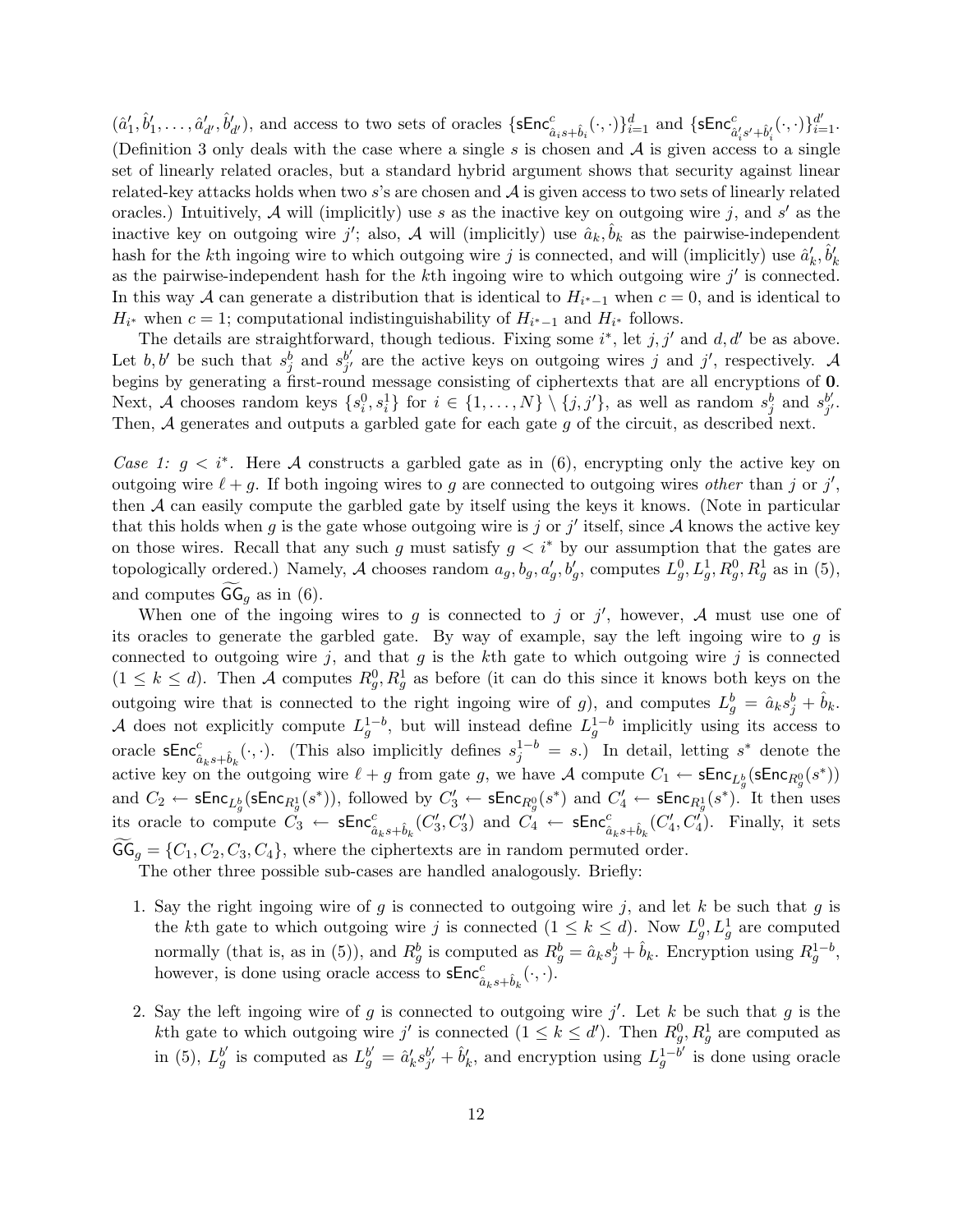access to  $\mathsf{sEnc}^c_{\hat{a}'_k s' + \hat{b}'_k}(\cdot, \cdot)$  (thus implicitly setting  $s_{j'}^{1-b'}$  $j^{1-b'} = s'$ .

3. If the right ingoing wire of g is connected to outgoing wire  $j'$ , and k is such that g is the kth gate to which outgoing wire j' is connected, then  $L_g^0, L_g^1$  are computed as in (5),  $R_g^{b'}$ is computed as  $R_g^{b'} = \hat{a}'_k s_{j'}^{b'}$  $\hat{b}'_j + \hat{b}'_k$ , and encryption using  $R_g^{\overline{1}-b'}$  is done using oracle access to  $\mathsf{sEnc}^c_{\hat{a}'_ks'+\hat{b}'_k}(\cdot,\cdot).$ k k

We assume for simplicity (and without loss of generality) that only gate  $i^*$  has its incoming wires connected to both  $j$  and  $j'$ , though in fact this assumption is not needed for the proof.

Case 2:  $g = i^*$ . Let k, k' be such that i<sup>\*</sup> is the kth gate to which outgoing wire j is connected, and the k'th gate to which outgoing wire j' is connected. A computes  $L \stackrel{\text{def}}{=} L_{i^*}^b = \hat{a}_k s_j^b + \hat{b}_k$  and  $R \stackrel{\text{def}}{=} R_{i^*}^{b'}$  $s_{i^*}^b = \hat{a}'_{k'} s_{j'}^{b'}$  $b'_{j'} + \hat{b}'_{k'}$ . (Recall that  $s^b_j$  [resp.,  $s^{b'}_{j'}$  $j'$  is the active key on outgoing wire j [resp., j']. Thus, L is the active key on the left ingoing wire to gate  $i^*$ , and R is the active key on the right ingoing wire to gate  $i^*$ .) Let  $s_{\ell+i^*}^0$  and  $s_{\ell+i^*}^1$  be the keys on the outgoing wire  $\ell_{i^*}$  that exits gate  $i^*$ , and let  $s^* \stackrel{\text{def}}{=} s_{\ell \perp i^*}^{\text{NAND}(b,b')}$ <sup>NAND(0,0)</sup> denote the active key on that wire. Next, A computes four ciphertexts  $C_1, C_2, C_3, C_4$  as follows:

- A computes  $C_1 \leftarrow \mathsf{sEnc}_L(\mathsf{sEnc}_R(s^*))$ .
- A first computes  $C_2' \leftarrow \mathsf{sEnc}_R$  $\overline{a}$  $s_{\ell+i^*}^{\text{NAND}(1-b,b')}$  $l+i*$ ´ and  $C_2^* \leftarrow \mathsf{sEnc}_R(s^*)$ . It then uses one of its oracles to obtain  $C_2 \leftarrow \mathsf{sEnc}^c_{\hat{a}_k s + \hat{b}_k} (C'_2, C^*_2)$ .
- A uses one of its oracles to obtain  $C'_3 \leftarrow \mathsf{sEnc}^c_{\hat{a}'_{k'}s' + \hat{b}'_{k'}}(s^{\text{NAND}(b, 1-b')}_{\ell+i^*})$  $\binom{NAND(b, 1-b')}{\ell+i^*}$ ,  $s^*$ , and then computes  $C_3 \leftarrow \mathsf{sEnc}_L(C'_3)$ .
- A uses one of its oracles to obtain  $C'_4 \leftarrow \mathsf{sEnc}^c_{\hat{a}'_{k'}s' + \hat{b}'_{k'}}(s^{\text{NAND}(1-b, 1-b')}_{\ell+i^*})$  $\binom{NAND(1-b, 1-b')}{\ell+i^*}, s^*$ , and then uses another one of its oracles to obtain  $C_4 \leftarrow \mathsf{sEnc}^c_{\hat{a}_k s + \hat{b}_k} (C'^{\,\hat{c}}_4, C'_4)$ .

That is, A implicitly uses  $\hat{a}_ks + \hat{b}_k$  as the inactive key on the left ingoing wire to  $i^*$ , and implicitly uses  $\hat{a}'_{k'}s' + \hat{b}'_{k'}$  as the inactive key on the right ingoing wire to i<sup>\*</sup>. Finally, A outputs  $GG_{i^*} =$  $\{C_1, C_2, C_3, C_4\}$ , where the ciphertexts are in random permuted order.

Case 3:  $g > i^*$ . This case is conceptually similar to case 1, with the difference being that here A always constructs garbled gates as in the real protocol. Once again, if both ingoing wires to g are connected to outgoing wires *other* than j or j', then A can easily compute the garbled gate by itself using the keys it knows. (Note that here it *cannot* be the case that j or  $j'$  is the outgoing wire from g, since the gates are topologically ordered.)

When one of the ingoing wires to g is connected to j or j', however, A must use one of its oracles to generate the garbled gate. By way of example, say the left ingoing wire to  $g$  is connected to outgoing wire j, and that g is the kth gate to which outgoing wire j is connected  $(1 \leq k \leq d)$ . Then A computes  $R_g^0, R_g^1$  as usual (it can do this since it knows both keys on the outgoing wire that is connected to the right ingoing wire of g), and computes  $L_g^b = \hat{a}_k s_j^b + \hat{b}_k$ . Letting  $s_{\ell+g}^0, s_{\ell+g}^1$  be the keys on outgoing wire  $\ell_g$ , adversary A constructs four ciphertexts as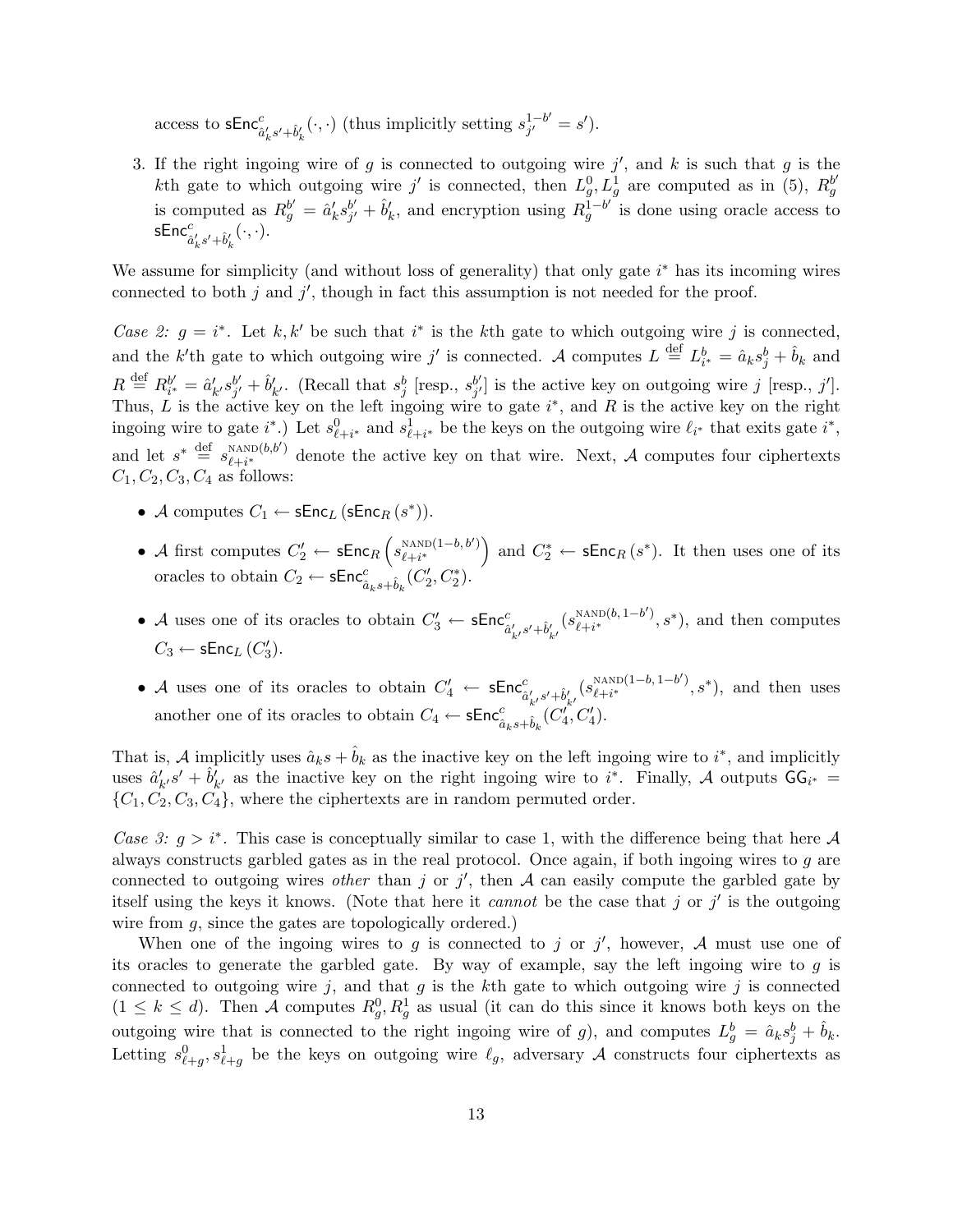follows. It sets  $C_1 \leftarrow \mathsf{sEnc}_{L^b_q}(\mathsf{sEnc}_{R^0_g}(s_{\ell+g}^{\text{NAND}(b,0)}))$  $\frac{\text{NAND}(b,0)}{\ell+g}$ )) and  $C_2 \leftarrow \mathsf{sEnc}_{L^b_q}(\mathsf{sEnc}_{R^1_g}(s_{\ell+g}^{\text{NAND}(b,1)})$  $\binom{NAND(0,1)}{k+g}$ , followed  $\text{by } C'_3 \leftarrow \mathsf{sEnc}_{R^0_g}(s^{\text{\tiny NAND}(1-b,0)}_{\ell+g})$  $\frac{\text{NAND}(1-b,0)}{\ell+g}$  and  $C'_4 \leftarrow \mathsf{sEnc}_{R_g^1}(s_{\ell+g}^{\text{NAND}(1-b,1)})$  $\binom{n \text{NAD}(1-\theta, 1)}{\ell+g}$ . It then uses its oracle to compute  $C_3 \leftarrow \mathsf{sEnc}_{\hat{a}_k s + \hat{b}_k}^c(C_3', C_3')$  and  $C_4 \leftarrow \mathsf{sEnc}_{\hat{a}_k s + \hat{b}_k}^c(C_4', C_4')$ . Finally, it sets  $\mathsf{GG}_g = \{C_1, C_2, C_3, C_4\}$ , where the ciphertexts are randomly permuted. The other sub-cases are handled as in case 1, above.

The only dependence on  $c$  in the above is in the construction of garbled gate  $i^*$ . Indeed, the first  $i^* - 1$  garbled gates are constructed as in (6), with four encryptions of the active key on the outgoing wire of the gate, and the last  $n - i^* + 1$  garbled gates are constructed as in the real protocol. As for garbled gate  $i^*$ , if  $c = 0$  then this is constructed as in the real protocol whereas if  $c = 1$  then it is constructed as in (6). As claimed, then, if  $c = 0$  then the output of A is distributed identically to  $H_{i^*-1}$  while if  $c=1$  then the output of A is distributed as in  $H_{i^*}$ . Computational indistinguishability of  $H_{i^*-1}$  and  $H_{i^*}$  follows, and this concludes the proof.

### 3.2 A More Efficient Variant

In this section we describe a more efficient variant of our protocol in which the wire labels are chosen in a coordinated fashion, as in [21]. Unfortunately, we are only able to prove security of the resulting protocol in the random oracle model; see further discussion at the end of this section.

We merely sketch the basic idea. Now, in round 1,  $P_1$  chooses a global random shift r and  $\ell+n$ outgoing-wire keys  $\{s_i^0\}$ ; it then sets  $s_i^1 = s_i^0 + r$  for all i. The first-round message from  $P_1$  now contains pk and the  $\ell + n$  ciphertexts  $\mathsf{Enc}_{pk}(s_1^0), \ldots, \mathsf{Enc}_{pk}(s_{\ell+n}^0).$ 

For each ingoing wire of the circuit,  $P_2$  does as follows. Say the ingoing wire is connected to outgoing wire j. Then  $P_2$  chooses random a and defines the (encrypted) 0-key for this ingoing wire to be (a re-randomization of)  $\mathsf{Enc}_{pk}(s_j^0 + a)$ , where this is computed using the homomorphic properties of the encryption scheme. Thus, if gate  $i$  of the circuit has its left ingoing wire connected to outgoing wire j and right ingoing wire connected to outgoing wire  $k$ , party  $P_2$  defines the *i*th encrypted "garbled gate" via

$$
\mathrm{encGG}_i = \left( \begin{array}{c} \mathsf{Enc}_{pk}(s_j^0 + a_i) \\ \mathsf{Enc}_{pk}(s_k^0 + a'_i) \\ \mathsf{Enc}_{pk}(s_{\ell+i}^0) \end{array} \right),
$$

where  $a_i, a'_i$  are chosen uniformly at random. Finally,  $P_2$  sends  $\mathsf{encGG}_1, \ldots, \mathsf{encGG}_n$  to  $P_1$ .

Upon receiving this message,  $P_1$  decrypts each encGG to obtain, for each gate i, the keys ¡  $L_i^0, R_i^0, s_{\ell+i}^0$ . It defines  $L_i^1 = L_i^0 + r$  and  $R_i^1 = R_i^0 + r$ , and then prepares a garbled version  $GG_i$  of this gate as in the previous sections.  $P_2$  can then compute the result as usual. The entire protocol is roughly twice as efficient as the original.

As we have mentioned, however, we are only able to prove security of this modified protocol in the (non-programmable) random oracle model. Although it may appear possible to prove security in the standard model if the symmetric-key encryption scheme satisfies a strong enough definition of security, we were not able to isolate any suitable definition. In particular, correlation robustness [18] does not appear to suffice, since there is a circularity when, e.g., keys  $s, s + r, s', s' + r$  are used to encrypt keys  $s''$  and  $s'' + r$ . (Some combination of correlation robustness and circular security appears necessary.) The same issue seems to be present in the works of [21, 28] as well.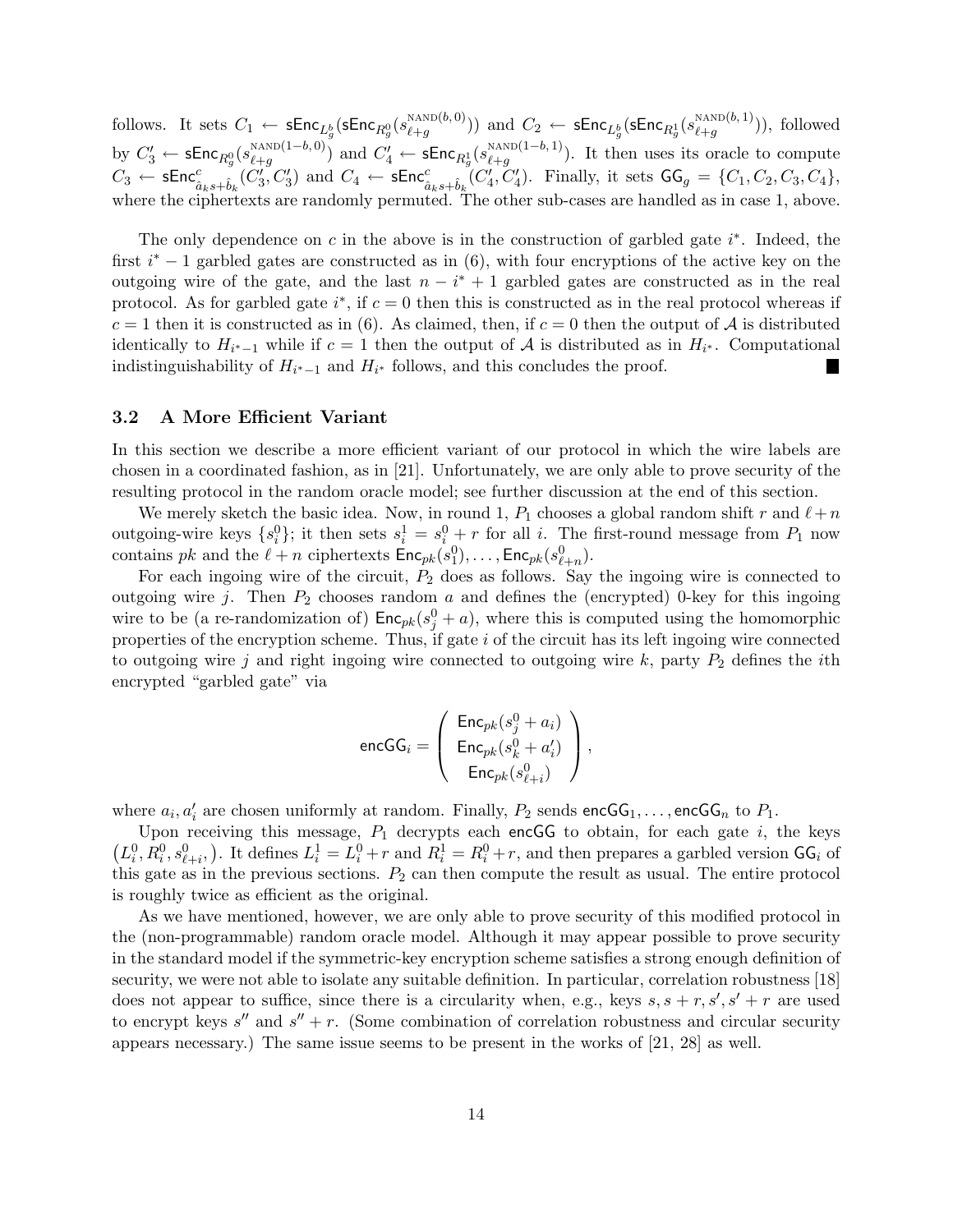# 4 Security for Malicious Adversaries

As noted in the Introduction, we can apply zero-knowledge proofs in the standard way [15] to obtain a protocol with linear complexity (and constant round complexity) that is secure against malicious adversaries. However, the resulting protocol is unlikely in practice to out-perform secure computation of universal circuits using efficient protocols for the malicious setting (e.g., [23]). Here, we sketch a more efficient construction that achieves security against a malicious  $P_1$  only. As in the previous section, our goal here is not to optimize the efficiency of the resulting protocol but rather to illustrate the main ideas.

We continue to assume that  $P_2$  learns the output, however Remark 1 of Section 1.2 applies here as well and so the protocol is easily modified so that only  $P_1$  learns the output.

### 4.1 Protocol Modifications

We introduce the following changes to the protocol described in Section 3.1:

**Proof of well-formedness of**  $pk$ . We require  $P_1$  to prove that the public key  $pk$  it sends in round 1 was output by the specified key-generation algorithm Gen. (This step is not necessary if it is possible to efficiently verify whether a given  $pk$  could have been output by Gen, as is the case with, e.g., El Gamal encryption.) We remark further that it suffices for the proof to be honest-verifier zero knowledge (since we only require security against a semi-honest  $P_2$ ), and we do not require it to be a proof of knowledge.

The complexity of this step is independent of n.

Validity of outgoing-wire keys. Let  $[C_1^0, C_1^1]$  $\big]$ ,...,  $[C_N^0, C_N^1]$ ¤ denote the ciphertexts sent by  $P_1$ in round 1. (Recall that it is supposed to be the case that  $C_i^b = \text{Enc}_{pk}(s_i^b)$ .) We now require  $P_1$  to prove that (1) each  $C_i^b$  is a well-formed ciphertext with respect to the public key pk (once again, this step is unnecessary if it is possible to efficiently verify validity of ciphertexts, as is the case with El Gamal encryption), and (2) for each i, the ciphertexts  $C_i^0, C_i^1$  are encryptions of distinct values. If the encryption scheme is additively homomorphic, and we let  $s_i^0$  (resp.,  $s_i^1$ ) denote the plaintext corresponding to  $C_i^0$  (resp.,  $C_i^1$ ), then  $P_2$  can compute  $\mathsf{Enc}_{pk}(s_i^0 - s_i^1)$  and the latter step is equivalent to proving that this is not an encryption of 0. Once again, it suffices for these proofs to be honest-verifier zero knowledge and they are not required to be proofs of knowledge.

The complexity of this step is linear in n since the statement being proved can be written as a conjunction of  $n$  statements, each of which has size independent of  $n$ .

Correctness of garbled circuit construction. We require  $P_1$  to prove correctness of the garbled gates it sends to  $P_2$  in the final round. This amounts to proving, for each  $i \in \{1, \ldots, n\}$ , that  $GG_i$ was correctly constructed from  $encGG_i$ . As before, it suffices for these proofs to be honest-verifier zero knowledge and they are not required to be proofs of knowledge.

The complexity of this step is linear in  $n$  since the statement being proved is a conjunction of  $n$  statements, each of which has size independent of  $n$ . We also note that by using an appropriate homomorphic encryption scheme and symmetric-key encryption scheme, these proofs can be made (reasonably) efficient using the techniques of Jarecki and Shmatikov [20] (who show efficient proofs for exactly this purpose, assuming a common reference string, using a variant of the Camenisch-Shoup encryption scheme [7]).

Correctness of input-wire and output-wire keys. Finally,  $P_1$  is required to prove that the Correctness of input-wire and output-wire keys. Finally,  $P_1$  is required to prove that the input-wire and output-wire keys it sends in the final round are correct. Let  $[C_1^0, C_1^1], \ldots, [C_N^0, C_N^1]$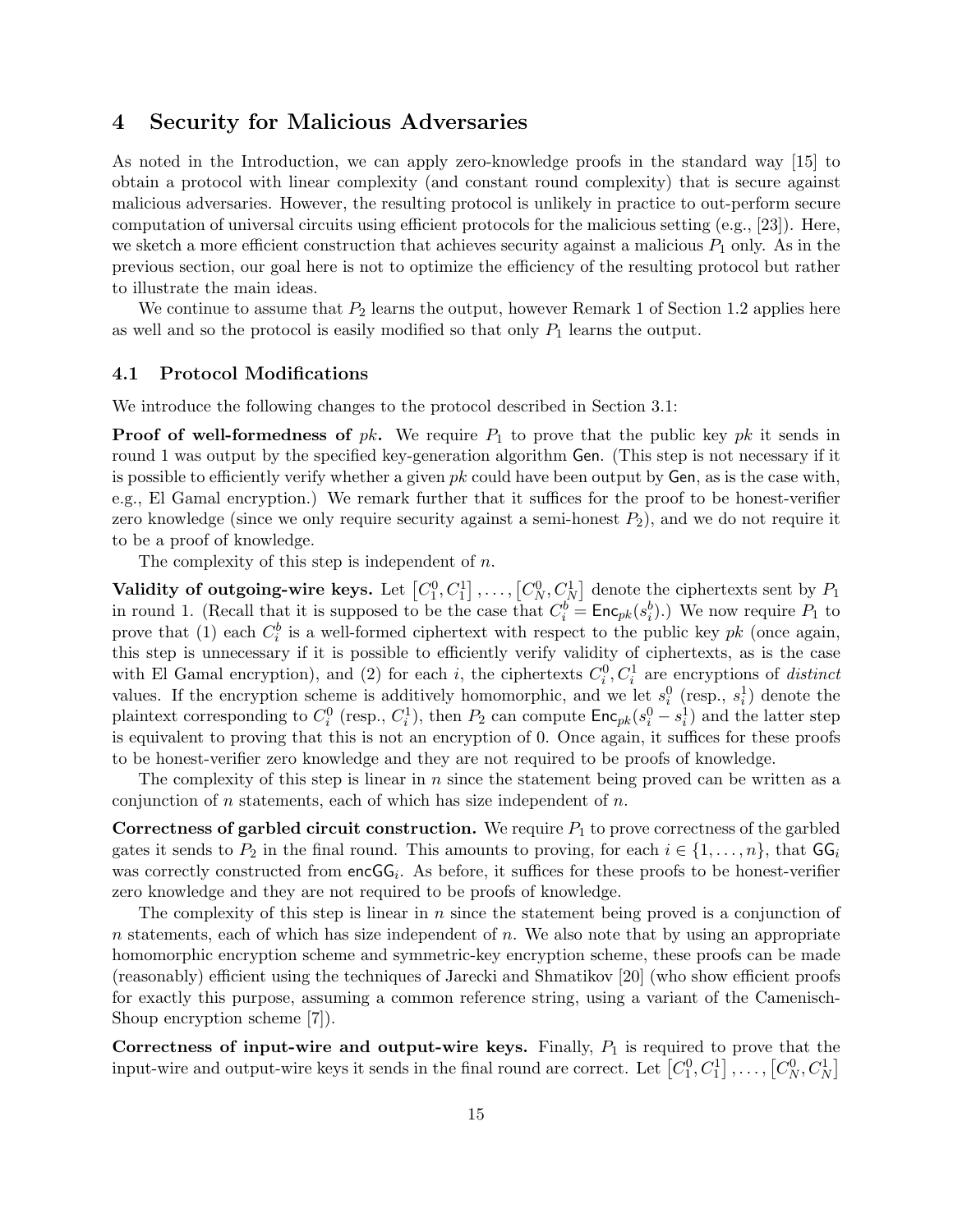denote the ciphertexts sent by  $P_1$  in round 1 (recall it is supposed to be the case that  $C_i^b$  =  $\mathsf{Enc}_{pk}(s_i^b)$ ), and let

> input-wires:  $s_1, \ldots, s_\ell$  and output-wires: ¡  $s_{N-m+1}^0, s_{N-m+1}^1), \ldots, (s_N^0, s_N^1)$ ¢

be the values sent by  $P_1$  in the last round. Then  $P_1$  must prove that: (1) that for each index  $i \in \{1, \ldots, \ell\}$ , one of the ciphertexts  $C_i^0, C_i^1$  is an encryption of the plaintext  $s_i$ , and (2) that for each index  $i \in \{N-m+1,\ldots,N\}$ , the ciphertext  $C_i^0$  (resp.,  $C_i^1$ ) is an encryption of  $s_i^0$  (resp.,  $s_i^1$ ). It suffices for each of these proofs to be honest-verifier zero knowledge; the first set of proofs (proving correctness of the input-wire keys) must be proofs of knowledge to allow for input extraction. (Alternately, if the proof of well-formedness of the public key is a proof of knowledge then proofs of knowledge are not needed here.)

The complexity of this step is linear in  $\ell + m$ .

We remark that most of the above proofs can be implemented efficiently for any homomorphic encryption scheme. The main exception is the proof of correctness of the garbled circuit construction; however, as noted already, there exists at least one specific homomorphic encryption scheme for which this step can be done reasonably efficiently [20].

### 4.2 Proof of Security

**Theorem 5** Under the same assumptions as in Theorem 4, the protocol of Figure 1 with the modifications described in the previous section is a secure C-PFE protocol for a malicious  $P_1$ .

**Proof:** Security for a semi-honest  $P_2$  follows from Theorem 4, since all the proofs added to the protocol are honest-verifier zero knowledge.

We briefly sketch the proof of security for a malicious  $P_1$ , assuming the reader has already gone through the proof of Theorem 4. Consider the following simulator  $S_1$  that is given black-box to  $P_1$ and acts as follows: it receives the round 1 message from  $P_1$ , and verifies the relevant proofs given by  $P_1$  showing that pk is valid and that each pair  $C_i^0, C_i^1$  encrypts distinct plaintexts. If any of these proofs fails,  $S_1$  simply aborts. Otherwise,  $S_1$  generates a second-round message as in the proof of Theorem 4; i.e., for  $i = 1$  to n the simulator chooses random  $r_0, r_1, r_2, r_3$ , computes

$$
\text{encGG}_{i} = \left( \begin{array}{c} [\text{Enc}_{pk}(r_0), \ \text{Enc}_{pk}(r_1)] \\ [\text{Enc}_{pk}(r_2), \ \text{Enc}_{pk}(r_3)] \\ [C_{\ell+i}^0, \ C_{\ell+i}^1 \end{array} \right), \tag{7}
$$

and gives  $encGG_1, \ldots, encGG_n$  to  $P_1$ .

 $S_1$  receives the third-round message from  $P_1$  and verifies the relevant proofs given by  $P_1$ . If any of these proofs fails,  $S_1$  aborts. Otherwise, for each  $i \in \{1, \ldots, \ell\}$  the simulator extracts (using the fact that the relevant proof here is a proof of knowledge) a bit  $x_i$  such that  $C_i^{x_i}$  is an encryption of  $s_i$ , the *i*th input-wire value sent by  $P_1$ . (If extraction of any of these bits fails,  $S_1$  aborts.) It sets  $x = x_1 \cdots x_\ell$  and sends x to the trusted party, and outputs whatever  $P_1$  outputs. This completes the simulation.

Computationally indistinguishability of the simulation just described and the view of  $P_1$  in a real execution of the protocol follows from the following observations: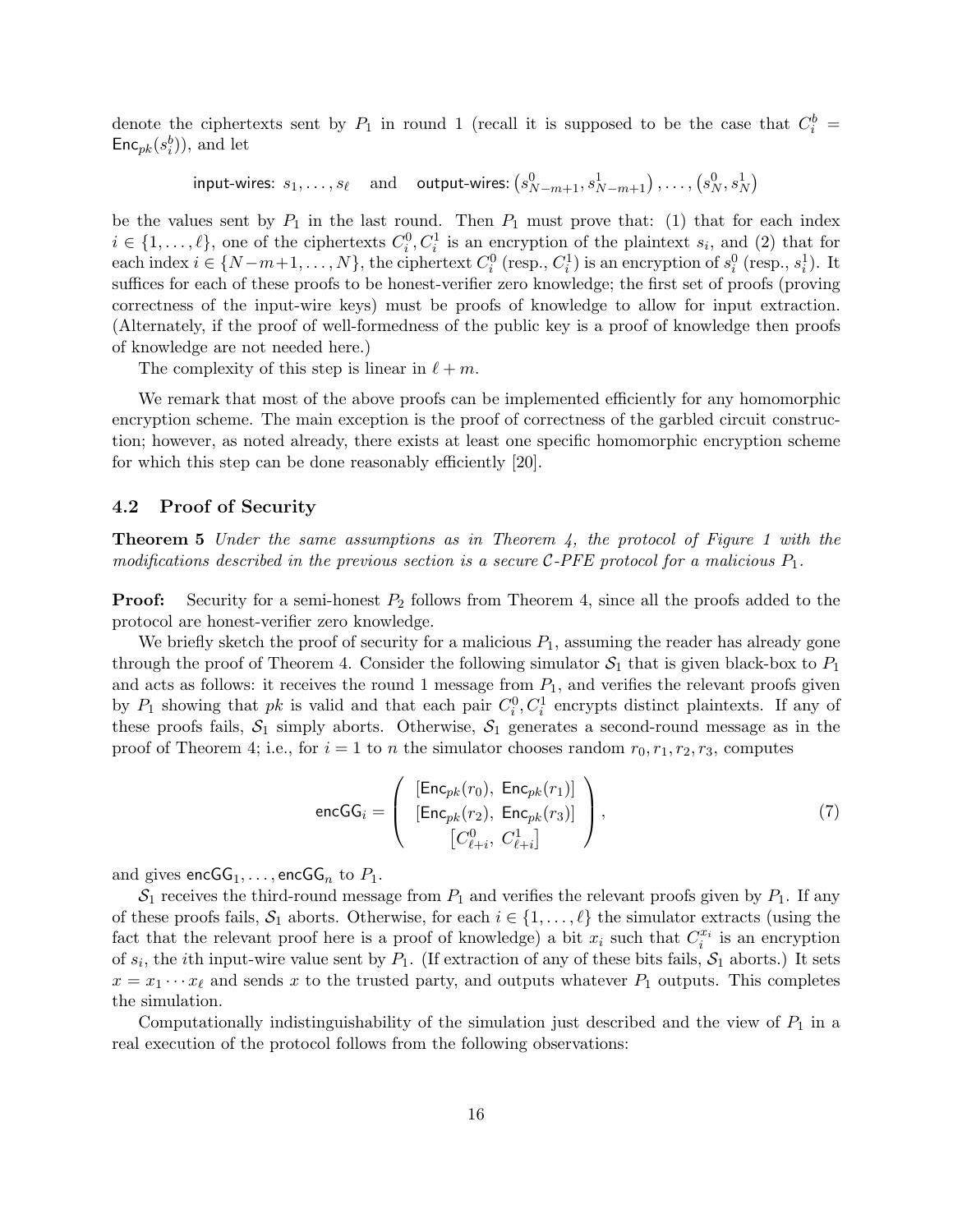- Assuming the proofs given by  $P_1$  after the first round all succeed, with all but negligible probability it holds that (1) pk is a valid public key and (2) each pair  $C_i^0, C_i^1$  encrypts distinct plaintexts. Assuming these to be the case then, as in the proof of Theorem 4, the second-round message generated by  $S_1$  is *identically distributed* to the second-round message that would be sent in an honest execution of the protocol. (As in the proof of that theorem, this follows from pairwise independence of the mapping used by an honest  $P_2$ .
- Assuming the proofs given by  $P_1$  after the third round all succeed, with all but negligible probability it holds that (1) each garbled gate was computed correctly; (2)  $P_1$  sent valid input-wire labels; and (3)  $P_1$  sent valid output-wire labels. Moreover, with all but negligible probability, for each  $x_i$  extracted by  $S_1$  it holds that  $C_i^{x_i}$  is an encryption of  $s_i$  and so  $s_i$  is the key corresponding to bit  $x_i$  on input wire i. (Note further that it cannot be that  $C_i^{1-x_i}$  is also an encryption of  $s_i$ , since  $P_1$  proved is round 1 that  $C_i^0, C_i^1$  encrypt distinct plaintexts.) It follows that the real  $P_2$  would output  $C_f(x)$ , which is identical to the output of  $P_2$  in the ideal world.

п

This completes the proof.

# 5 Conclusions and Future Work

In this paper we have shown the first constant-round protocol for PFE with complexity *linear* in the size of the circuit being computed (without relying on fully homomorphic encryption). Our results leave several interesting open questions:

- In addition to its theoretical importance, we believe our work is also of practical relevance: specifically, we expect that our approach to PFE will be both easier to implement and more efficient (for large circuits) than approaches relying on universal circuits. It remains to experimentally validate this claim.
- Our work leaves open the question of designing a fully secure protocol for PFE (i.e., PFE with security against a malicious  $P_1$  and a malicious  $P_2$ ) with linear complexity that would have better performance than what results from running a secure computation of universal circuits using efficient protocols for the malicious setting (e.g., [23]).
- It would also be interesting to improve the cryptographic assumptions needed for our results: e.g., to construct a protocol based on semantically secure symmetric-key encryption (without requiring related-key security), or to avoid the use of homomorphic public-key encryption.

# References

- [1] M. Abadi and J. Feigenbaum. Secure circuit evaluation. Journal of Cryptology, 2(1):1–12, 1990.
- [2] B. Applebaum, D. Harnik, and Y. Ishai. Semantic security under related-key attacks and applications. In 2nd Symp. on Innovations in Computer Science (ICS), 2011. Available at http://eprint.iacr.org/2010/544.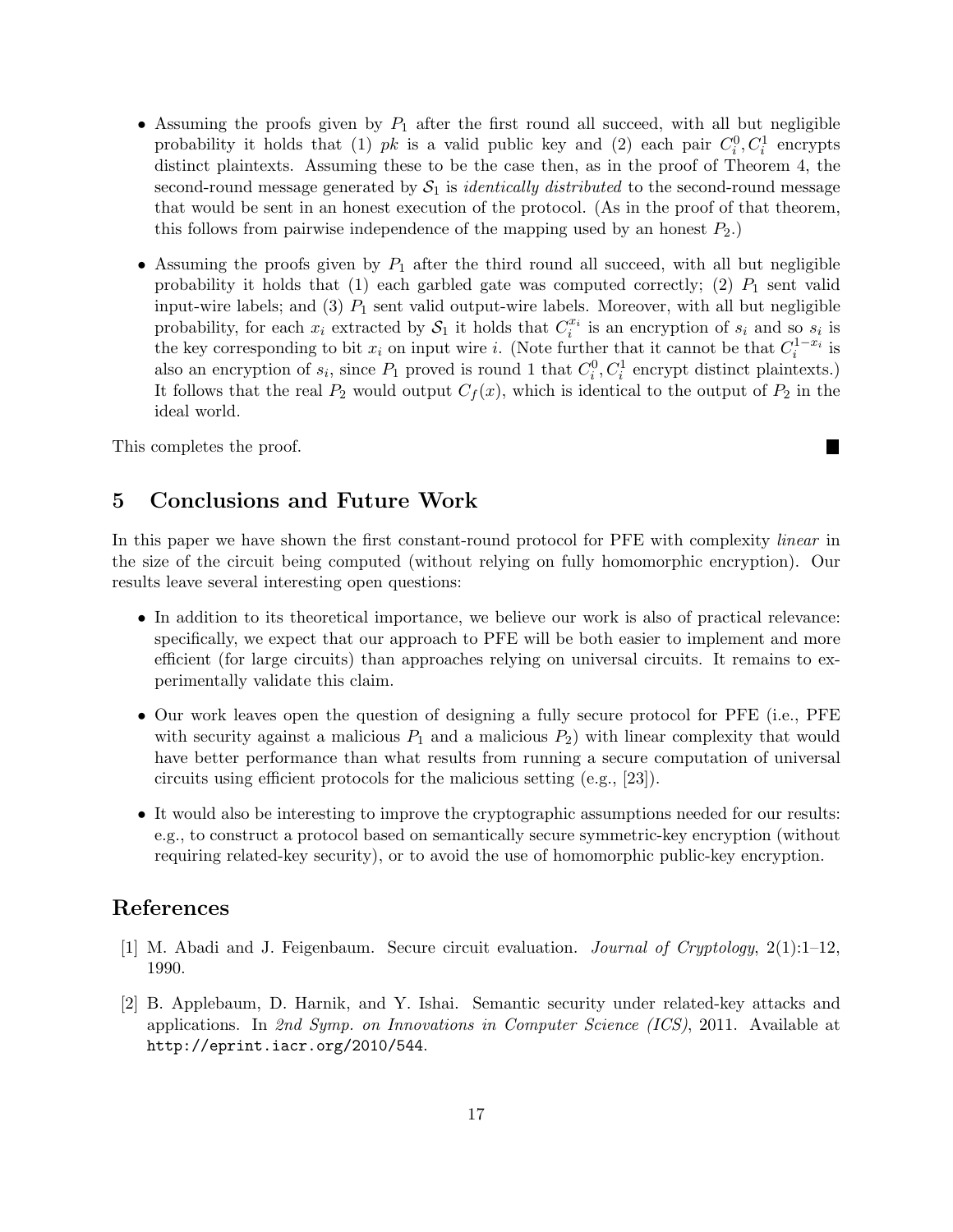- [3] M. Barni, P. Failla, V. Kolesnikov, R. Lazzeretti, A.-R. Sadeghi, and T. Schneider. Secure evaluation of private linear branching programs with medical applications. In  $14$ th European Symposium on Research in Computer Security (ESORICS), volume 5789 of LNCS, pages 424– 439. Springer, 2009.
- [4] D. Boneh, E.-J. Goh, and K. Nissim. Evaluating 2-DNF formulas on ciphertexts. In 2nd Theory of Cryptography Conference — TCC 2005, volume 3378 of LNCS, pages 325–341. Springer, 2005.
- [5] J. Brickell, D. E. Porter, V. Shmatikov, and E. Witchel. Privacy-preserving remote diagnostics. In 14th ACM Conf. on Computer and Communications Security (CCS), pages 498–507. ACM Press, 2007.
- [6] C. Cachin, J. Camenisch, J. Kilian, and J. M¨uller. One-round secure computation and secure autonomous mobile agents. In 27th Intl. Colloquium on Automata, Languages, and Program $ming (ICALP)$ , volume 1853 of *LNCS*, pages 512–523. Springer, 2000.
- [7] J. Camenisch and V. Shoup. Practical verifiable encryption and decryption of discrete logarithms. In Advances in Cryptology — Crypto  $2003$ , volume 2729 of LNCS, pages 126–144. Springer, 2003.
- [8] R. Canetti, Y. Ishai, R. Kumar, M. K. Reiter, R. Rubinfeld, and R. N. Wright. Selective private function evaluation with applications to private statistics. In 20th Annual ACM Symposium on Principles of Distributed Computing (PODC), pages 293–304. ACM Press, 2001.
- [9] Y.-C. Chang and C.-J. Lu. Oblivious polynomial evaluation and oblivious neural learning. In Advances in Cryptology — Asiacrypt 2001, volume 2248 of LNCS, pages 369–384. Springer, 2001.
- [10] T. El Gamal. A public key cryptosystem and a signature scheme based on discrete logarithms. IEEE Trans. Information Theory, 31:469–472, 1985.
- [11] K. Frikken, M. Atallah, and J. Li. Hidden access control policies with hidden credentials. In Proc. ACM Workshop on Privacy in the Electronic Society (WPES), page 27. ACM, 2004.
- [12] K. Frikken, M. Attallah, and C. Zhang. Privacy-preserving credit checking. In ACM Conf. on Electronic Commerce (EC), pages 147–154. ACM, 2005.
- [13] K. B. Frikken, J. Li, and M. J. Atallah. Trust negotiation with hidden credentials, hidden policies, and policy cycles. In Network and Distributed System Security Symposium (NDSS), pages 157–172. The Internet Society, 2006.
- [14] O. Goldreich. Foundations of Cryptography, vol. 2: Basic Applications. Cambridge University Press, Cambridge, UK, 2004.
- [15] O. Goldreich, S. Micali, and A. Wigderson. How to play any mental game, or a completeness theorem for protocols with honest majority. In 19th Annual ACM Symposium on Theory of Computing (STOC), pages 218–229. ACM Press, 1987.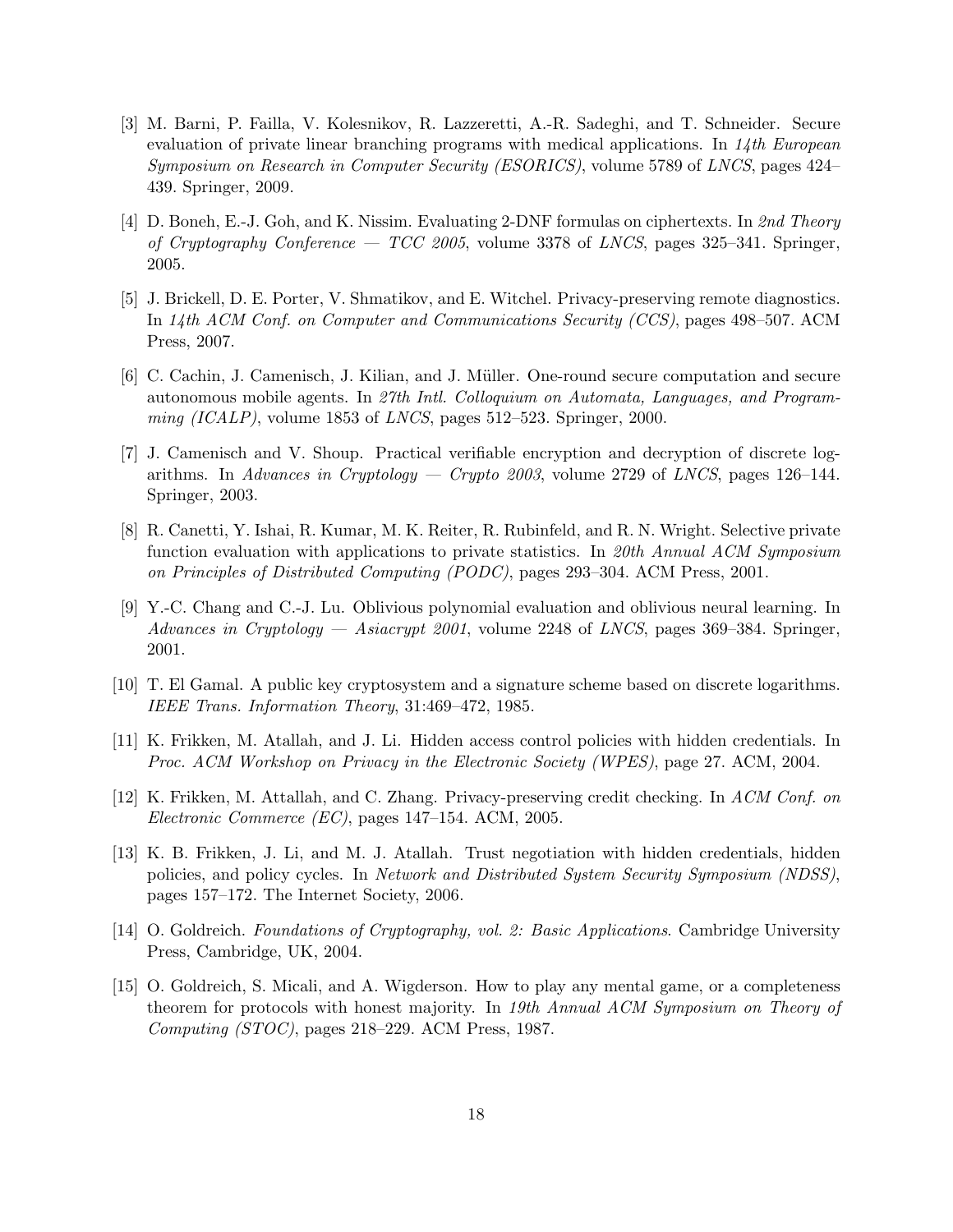- [16] W. Henecka, S. Kögl, A.-R. Sadeghi, T. Schneider, and I. Wehrenberg. TASTY: Tool for automating secure two-party computations. In 17th ACM Conf. on Computer and Communications Security (CCS), pages 451–462. ACM Press, 2010.
- [17] Y. Huang, D. Evans, J. Katz, and L. Malka. Faster secure two-party computation using garbled circuits. In USENIX Security Symposium (to appear), 2011.
- [18] Y. Ishai, J. Kilian, K. Nissim, and E. Petrank. Extending oblivious transfers efficiently. In Advances in Cryptology — Crypto 2003, volume 2729 of LNCS, pages 145–161. Springer, 2003.
- [19] Y. Ishai and A. Paskin. Evaluating branching programs on encrypted data. In 4th Theory of Cryptography Conference — TCC 2007, volume 4392 of LNCS, pages 575–594. Springer, 2007.
- [20] S. Jarecki and V. Shmatikov. Efficient two-party secure computation on committed inputs. In Advances in Cryptology — Eurocrypt 2007, volume 4515 of LNCS, pages 97–114. Springer, 2007.
- [21] V. Kolesnikov and T. Schneider. Improved garbled circuit: Free XOR gates and applications. In 35th Intl. Colloquium on Automata, Languages, and Programming (ICALP), Part II, volume 5126 of LNCS, pages 486–498. Springer, 2008.
- [22] V. Kolesnikov and T. Schneider. A practical universal circuit construction and secure evaluation of private functions. In Financial Cryptography and Data Security, volume 5143 of LNCS, pages 83–97. Springer, 2008.
- [23] Y. Lindell and B. Pinkas. An efficient protocol for secure two-party computation in the presence of malicious adversaries. In Advances in Cryptology — Eurocrypt 2007, volume 4515 of LNCS, pages 52–78. Springer, 2007.
- [24] Y. Lindell and B. Pinkas. A proof of security of Yao's protocol for two-party computation. Journal of Cryptology, 22(2):161–188, 2009.
- [25] Y. Lindell, B. Pinkas, and N. Smart. Implementing two-party computation efficiently with security against malicious adversaries. In 6th Intl. Conf. on Security and Cryptography for Networks (SCN '08), volume 5229 of LNCS, pages 2–20. Springer, 2008.
- [26] D. Malkhi, N. Nisan, B. Pinkas, and Y. Sella. Fairplay a secure two-party computation system. In Proc. 13th USENIX Security Symposium, pages 287–302. USENIX Association, 2004.
- [27] M. Naor and B. Pinkas. Oblivious polynomial evaluation. SIAM Journal on Computing, 35(5):1254–1281, 2006.
- [28] J. B. Nielsen and C. Orlandi. LEGO for two-party secure computation. In 6th Theory of Cryptography Conference —  $TCC$  2009, volume 5444 of LNCS, pages 368–386. Springer, 2009.
- [29] P. Paillier. Public-key cryptosystems based on composite degree residuosity classes. In Advances in Cryptology — Eurocrypt '99, volume 1592 of LNCS, pages  $223-238$ . Springer, 1999.